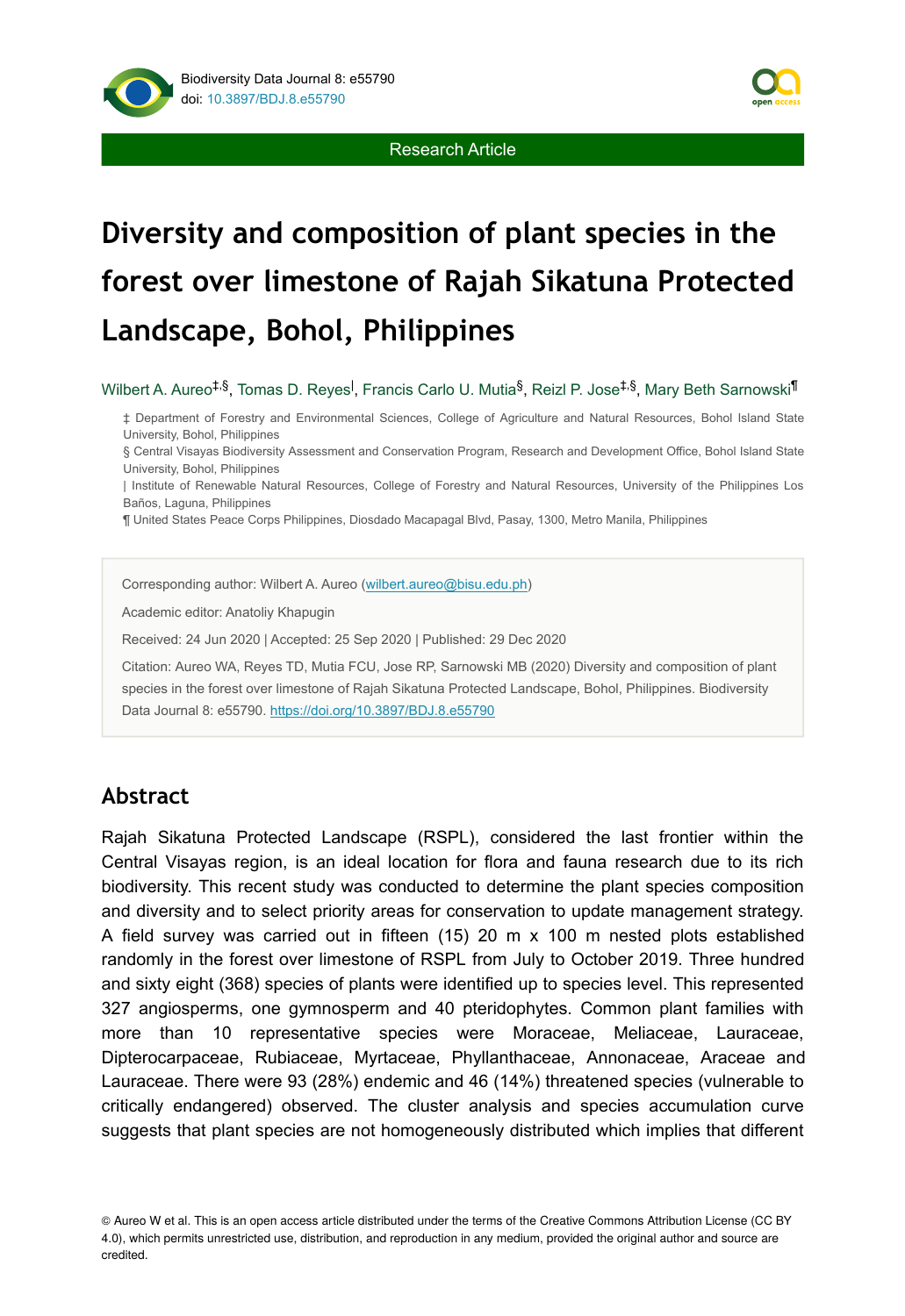management and conservation strategies should be implemented across RSPL. These results not only indicate the importance of RSPL, but also highlights areas with higher diversity and concentration of threatened and endemic species as a special area of concern. Furthermore, areas with high biodiversity value were recommended for immediate protection, while areas with low biodiversity value were recommended for reforestation programmes using species with high importance value.

# **Keywords**

Central Visayas, endemic, plant habit, species diversity, threatened species

# **Introduction**

The Philippines is one of the mega diverse (Mittermeier et al. 1997) and "hot spot" countries, with more than 10,107 described plants (Barcelona et al. 2013) and supporting 1.9% of the world's endemic plant and vertebrate species (Myers et al. 2000). Over 57% of the major faunal and floral groups in the Philippines occur nowhere else in the world (Oliver and Heaney 1996). Bohol Island, in particular, has significant remaining forested areas within the 93,000 hectares in Rajah Sikatuna Protected Landscape (RSPL), the Loboc Watershed Reserve (LWR) and Alejawan-Cansuhay-Anibongan River Watershed Forest Reserve. Previous studies reported many indigenous timbers, including 16 species of dipterocarps (Fernando et al. 2009), 20 premium trees, one conifer, 35 edible fruit-bearing native trees, 169 ferns and fern allies (Barcelona et al. 2006) and the rest are lesser-used species in Bohol Province (Reyes Jr et al. 2015). Despite these few studies conducted, Bohol exibits a high number of recorded plant species.

The RSPL is one of the last parts in Bohol with relatively-undisturbed forest with a high diversity of plant species (Vegchel 2013). In the past, huge quantities of hardwood species, such as red lauan, *Shorea negrosensis* and white lauan, *Shorea contorta*, have been harvested. RSPL is on the southern part of the Island and all of it is mainly on karst limestone (Fernando et al. 2009). Unlike the very scientific and organised conservation programmes being poured into other forest ecosystems in the country, there is no consensus effort that would ensure effective biodiversity conservation and forest rehabilitation where a forest over limestone ecosystems and diverse fragmented forest remains with an imminent threat. Furthermore, despite being declared a protected landscape, its remaining forests have declined to only 4% from their original full-forested area due to anthropogenic and climatic pressures (Bullecer and Socorin 2013).

RSPL was declared a national park in 1987 and a protected landscape in 2000 by the Department of Environment and Natural Resources (DENR) (Ecosystem Research and Development Bureau, DENR 2005). Soil Water Conservation Foundation (SWCF), a nongovernment organisation, pioneered conservation assessment in 1996, which became the basis for the said declaration. However, SWCF has stopped biodiversity assessment and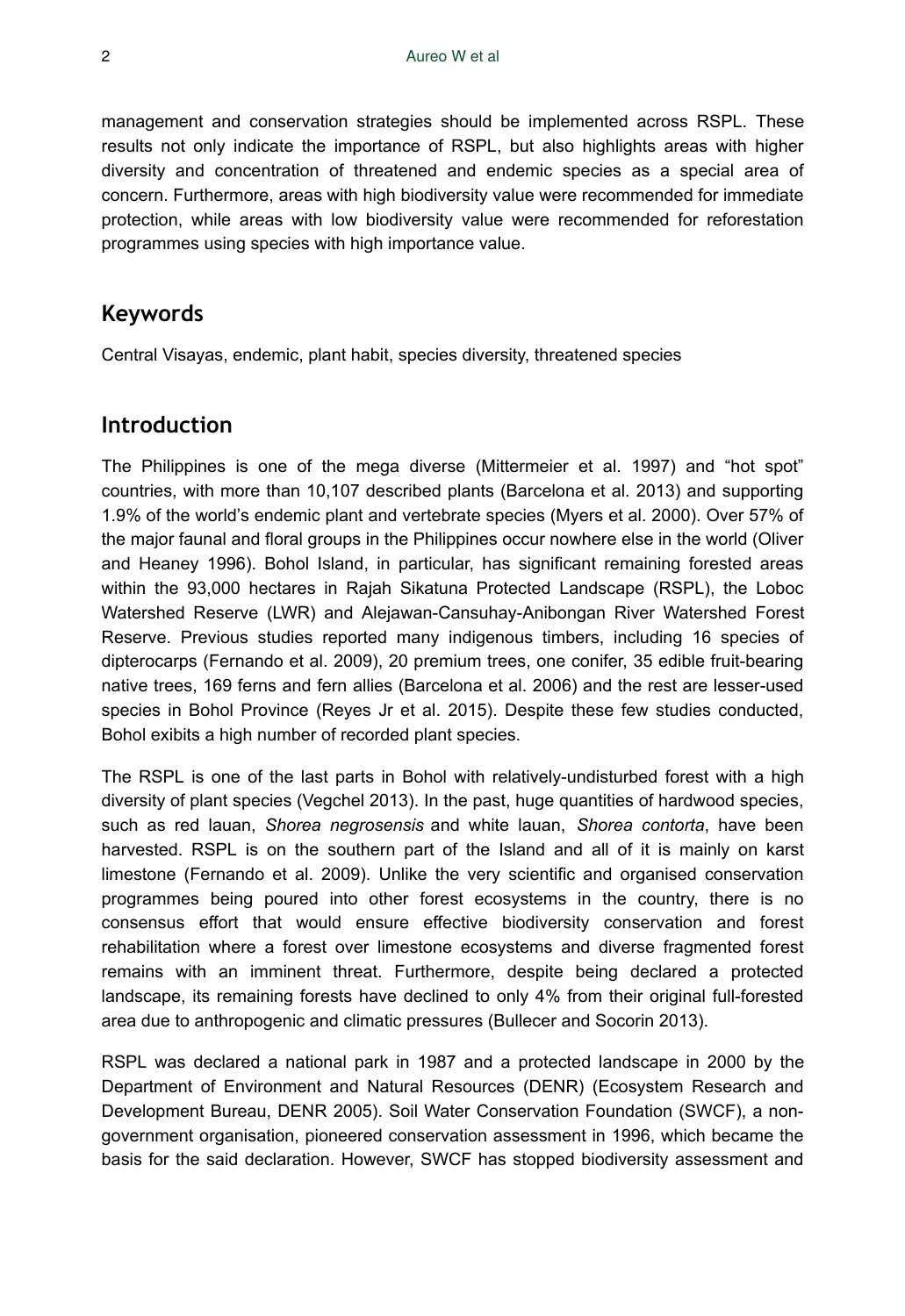monitoring activities, with the Bohol Environment Management Office (BEMO) now taking point.

Meanwhile, there is growing emphasis on the importance of conservation planning which identifies priority areas and directs limited conservation resources in a strategic manner to help address challenges to biological diversity. Approaches in conservation planning have evolved over the past few decades from focusing mainly on species to encompassing broader aspects of biodiversity. Gordon et al. 2005 identified six criteria relating to biodiversity value (e.g. the number of endemic species, conservation status, diversity, variety of taxa) to select priority areas for conservation. Thus, the present study aimed to select priority areas for conservation in RSPL using six biological parameters, namely: diversity, richness, abundance, basal area and number of threatened and endemic species.

# **Materials and Methods**

### **Study site**

Rajah Sikatuna Protected Landscape is located in the six municipalities of Batuan, Bilar, Carmen, Dimiao, Garcia Hernandez, Sierra Bullones and Valencia (Fig. 1), with a total land area of 10,452.6 hectares. RSPL is about 8 km inland from the national road of Bilar, in the low mountain range in the south of Bohol Island. Practically all of the remaining contiguous forest in Bohol is inside this park, with only patches of intermingled plantations and dipterocarp forest elsewhere on the island. RSPL is characterised by rolling hills with remnant natural forest on steep limestone terrain, surrounded by plantation forest, deforested hills and grassland. Limestone molave forest covers 60% of the landscape, grassland 15%, forestry and agro-industrial plantations 5% and permanent agricultural areas 10%. The protected area is a popular site for birdwatchers, with many recent records of threatened and restricted-range species of the Mindanao and Eastern Visayas Endemic Bird Areas. The floral habitats within RSPL support six species of large mammals; Philippine tarsier (*Carlito syrichta*), long-tailed macaque (*Macaca fascicularis*), Philippine flying lemur (*Cynocephalus volans*), Malay civet (*Viverra tangalunga*), common palm civet ( *Paradoxurus hermaphroditus*) and wild pig (*Sus philippinensis*) (Mallari et al. 2001). Table 1 shows the sampling location and the description of the plots which were randomly selected using ArcGIS software and were established in each sampling site.

### **Field Data Collection**

This study was conducted from 22 July- 7 October 2019. We followed the random nested sampling plot design by Lillo et al. 2019 for a better understanding of the stand structure of the forest from the ground to the canopy. Fifteen (15) sampling plots, each with a dimension of 20 m x 100 m were used. Each sampling plot was divided into five (5) equal segments (20 m x 20 m) to facilitate recording of canopy species with diameter at breast height (DBH) of 10 cm and above. Nested subplots of 5 m x 5 m were then laid at the centre of each segment for data recording of plants in the intermediate layer having DBH of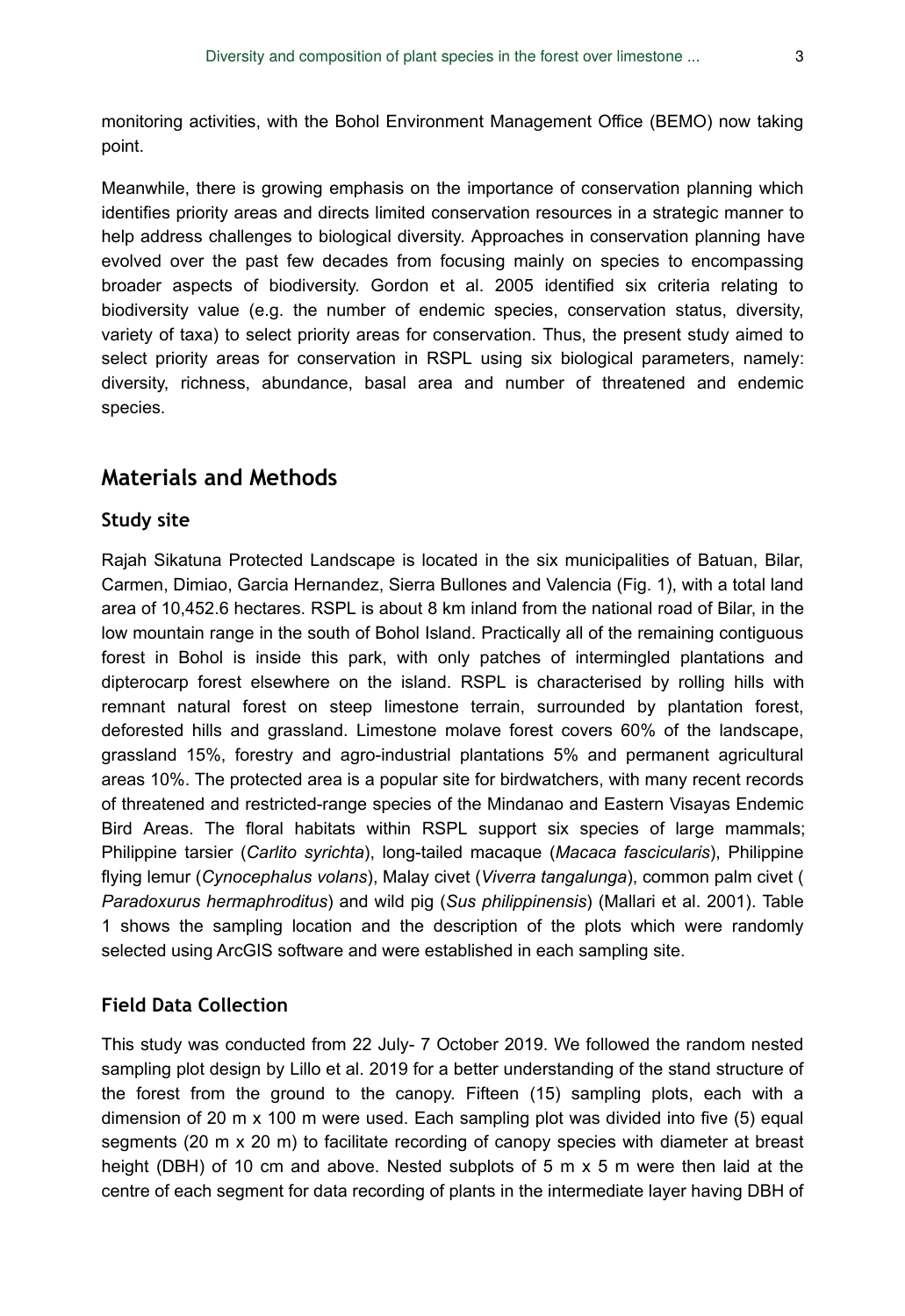

less than 10 cm. Further, four small nested plots (1 m x 1 m) were used to record all plants less than 1 m tall including understorey plants, ground cover and seedlings.

### Figure 1. doi

Elevation map of Rajah Sikatuna Protected Landscape with the locations of the sampling plots.

#### Table 1.

The general and specific locality of sampling sites in Rajah Sikatuna Protected Landscape (RSPL) with the plot codes (Plot) used in the hierarchical cluster analysis. Geographic coordinates (Lat: latitude, Long: longitude) in each plot are in decimal format.

|    | <b>Plot</b> Municipality | <b>Barangay</b>     | <b>Total land area</b><br>(ha) | <b>Forest cover</b><br>$(\% )$ | Topography       | Lat / Long          |
|----|--------------------------|---------------------|--------------------------------|--------------------------------|------------------|---------------------|
| 1  | Bilar                    | Zamora              | 459.87                         | 80                             | Steep to rolling | 9.7192,<br>124.1362 |
| 2  | Valencia                 | Omjon               | 714.63                         | 60                             | Sloping          | 9.7268,<br>124.2257 |
| 3a | Carmen                   | Montehermoso 350.69 |                                | 50                             | Sloping          | 9.7460,<br>124.2330 |
| 3b | Carmen                   | Montehermoso        |                                |                                | Rolling          | 9.7531,<br>124.2234 |
| 3c | Carmen                   | Montehermoso        |                                |                                | Sloping          | 9.7527,<br>124.2300 |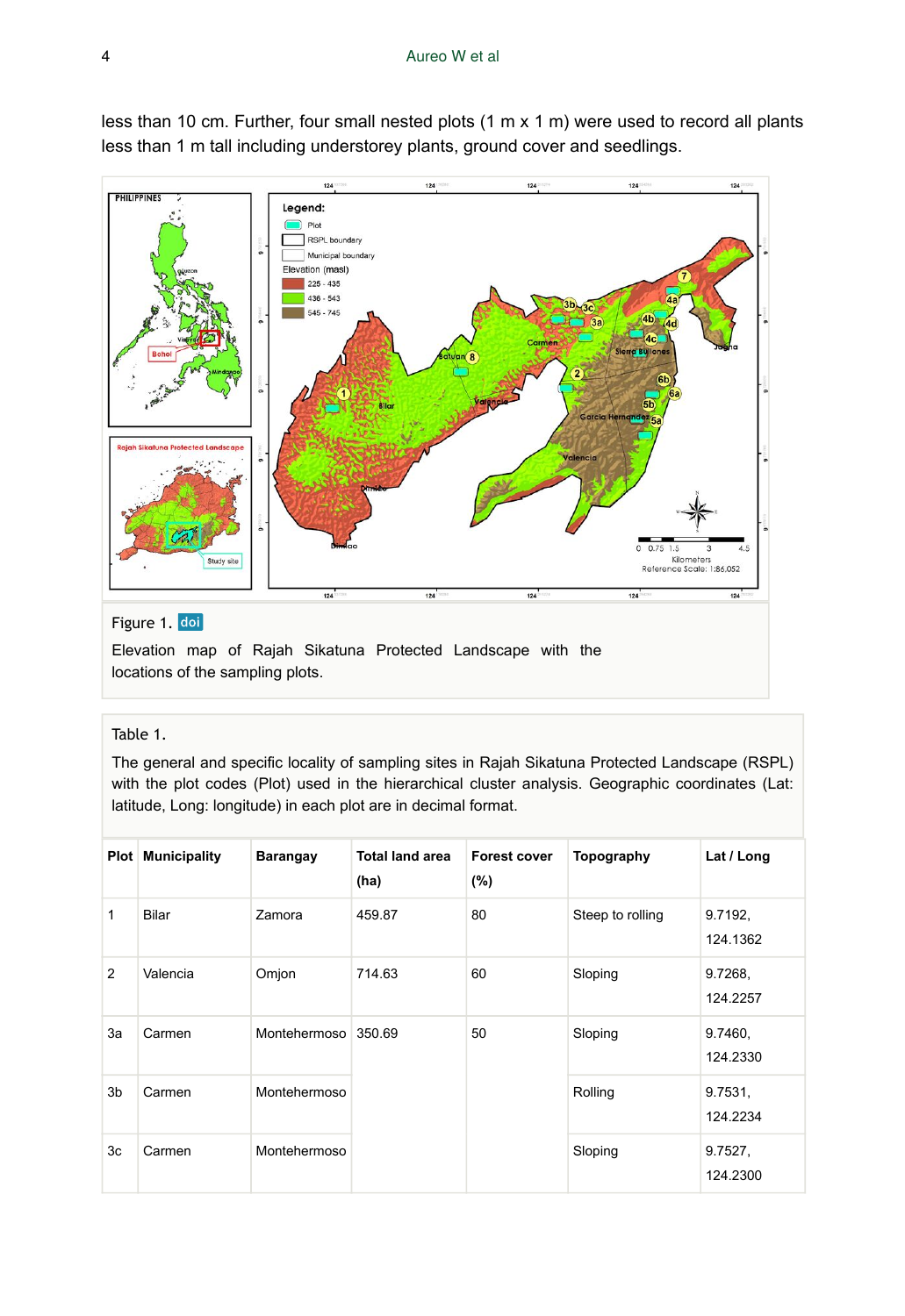|                | Plot Municipality   | Barangay      | <b>Total land area</b><br>(ha) | <b>Forest cover</b><br>$(\% )$ | Topography                    | Lat / Long          |
|----------------|---------------------|---------------|--------------------------------|--------------------------------|-------------------------------|---------------------|
| 4a             | Sierra Bullones     | Nan-od        | 812.91                         | 85                             | Relatively flat to<br>rolling | 9.7520,<br>124.2618 |
| 4 <sub>b</sub> | Sierra Bullones     | Nan-od        |                                |                                | Relatively flat               | 9.7472,<br>124.2573 |
| 4c             | Sierra Bullones     | Nan-od        |                                |                                | Relatively flat               | 9.7490,<br>124.2627 |
| 4d             | Sierra Bullones     | Nan-od        |                                |                                | Flat to rolling               | 9.7452,<br>124.2560 |
| 5a             | Garcia<br>Hernandez | Cambuyo       | 403.12                         | 65                             | Rolling                       | 9.7088,<br>124.2561 |
| 5 <sub>b</sub> | Garcia<br>Hernandez | Cambuyo       |                                |                                | Rolling                       | 9.7094,<br>124.2543 |
| 6a             | Garcia<br>Hernandez | Datag         | 252.55                         | 75                             | Flat to rolling               | 9.7291,<br>124.2641 |
| 6b             | Garcia<br>Hernandez | Datag         |                                |                                | Flat to rolling               | 9.7262,<br>124.2645 |
| $\overline{7}$ | Sierra Bullones     | <b>Bugsoc</b> | 190.56                         | 50                             | Steep to rolling              | 9.7631,<br>124.2693 |
| 8              | Batuan              | Cabacnitan    | 306.46                         | 50                             | Relatively flat               | 9.7229,<br>124.1867 |

Data recorded in the field were: (i) plant names from family down to species level; (ii) diameter at breast height (cm) and total height (m) of species in the canopy layer; (iii) plant groups of observed plants; and (iv) GPS coordinates of all corners of each segment and nested plots. Relative locations of trees were sketched for tracing and monitoring purposes. For small-sized plants (understorey and ground vegetation), these data were obtained; (i) number of individuals and (ii) estimated percent crown cover.

Identification and nomenclature were aided using the following strategies: (i) expert determination; (ii) use of flora databases (Co's Digital Flora of the Philippines 2011; Plant of the World Online 2017; International Plant Name Index (IPNI) 2016; Flora Malesiana 2019), (iii) lexicons (Salvosa 1963, Rojo 2011), (iv) published books (Flora Malesiana, Flora de Manila, Enumeration of Flowering Plant), field guides and other literature (e.g. De Guzman et al. 1986, Rojo and Aragones 1997, Fernando et al. 2004, Reyes 2007, Lapitan et al. 2010, McPherson and Amoroso 2011, Amoroso 2013, Tandang et al. 2014 and Malabrigo et al. 2016); and finally (v) use of digital images.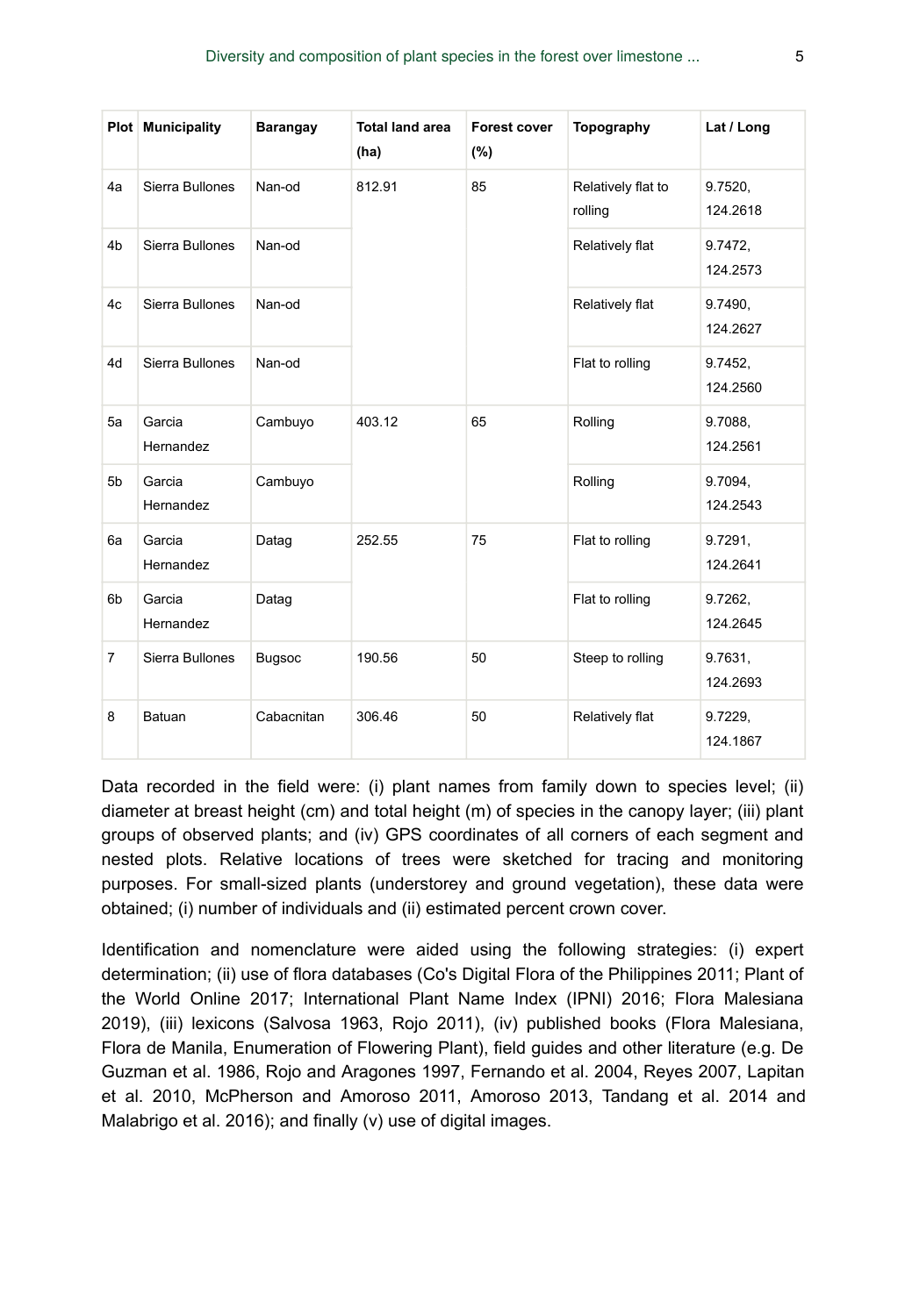### **Data Analyses**

#### **Importance value**

The relative density, relative frequency and relative dominance for each tree species in all plots were determined to obtain their importance value (IV), a standard measure in ecology that determines the rank relationships of species. A high importance value of species indicates a composite score for high relative species dominance, density and frequency and provides a basis on what species can be used for restoration.

To compute for the relative density, relative dominance and relative frequency, the following formulae were used (Mueller-Dombois and Ellenberg 1974).

*Density = total number of individuals of a species / area sampled*

*Relative Density = density of species / total densities of all species x 100*

*Dominance = basal area (DBH area) of species / total area sampled*

*Relative Dominance = dominance of species / total dominance of all species x 100*

*Occurrence = number of times a species is encountered / total number of plots established*

*Frequency = number of occurrences / total number of occurrences*

*Relative Frequency = frequency of species / total of frequencies x 100*

*Importance value (IV) = Relative Density + Relative Dominance + Relative Frequency*

#### **Diversity index**

Shannon-Weiner (H') and Simpson (D) indices and eveness were determined using the equations of Magurran (1998). These were calculated using the following formulae:

*Shannon Diversity Index (H') = -∑ pi(LNpi)*

where pi is the proportion (n/N) of individuals of one particular species found (n) divided by the total number of individuals found (N)

*Evenness Index (E') = H'/LN(s)*

where s = number of species

*Simpson Diversity Index (D) = 1 - (∑n(n-1)/N(N-1)*

where  $n =$  the total number of organisms of a particular species;  $N =$  the total number of organisms of all species

The description of the diversity index value is presented in Table 2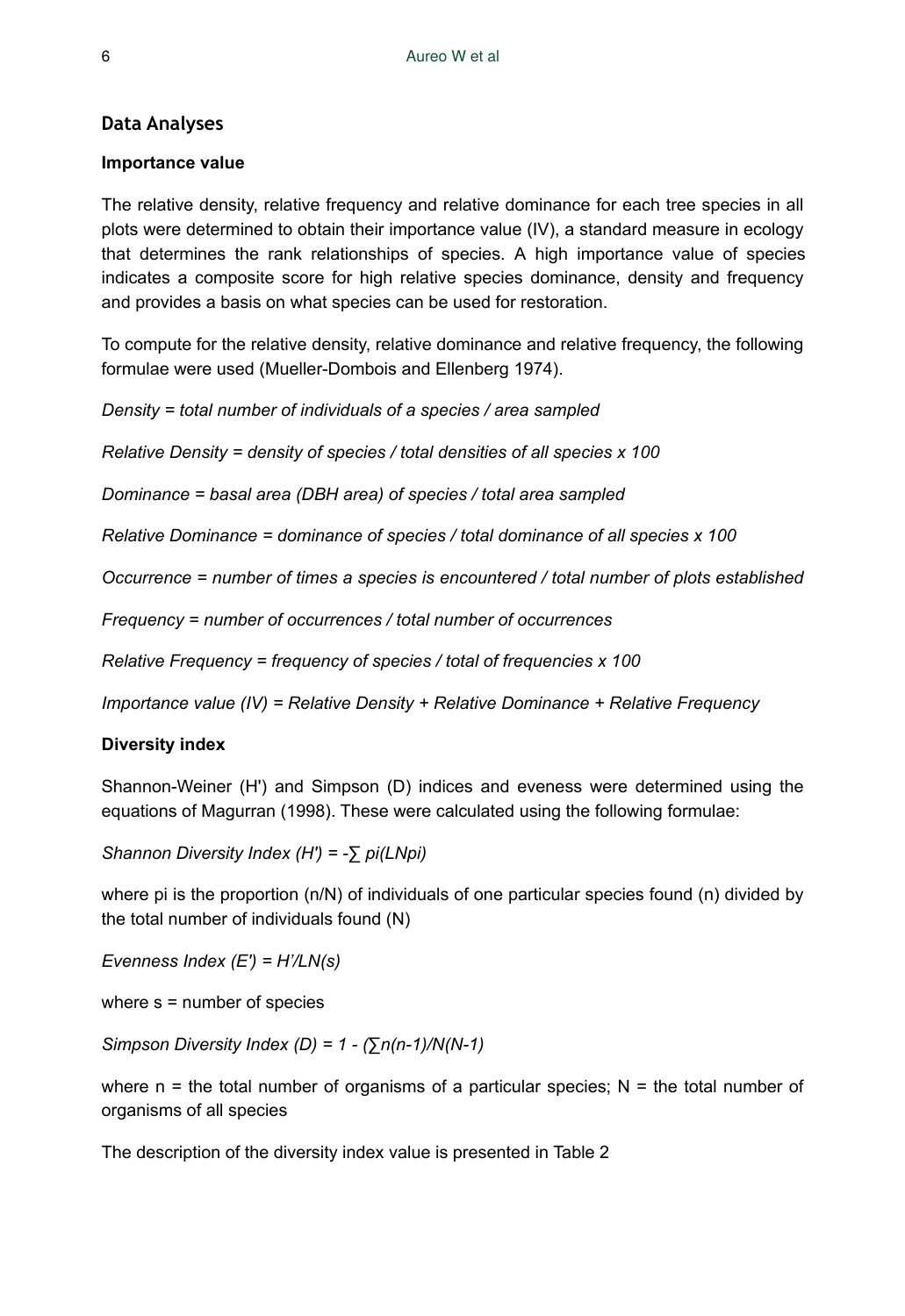Table 2.

Classification of diversity indices interpreted using the descriptions proposed by Fernando 1998).

| <b>Relative Value Rating</b> | <b>Species Diversity (H')</b> | Evenness (E') |
|------------------------------|-------------------------------|---------------|
| Very High                    | $3.50 - above$                | $0.75 - 1.00$ |
| High                         | $3.00 - 3.49$                 | $0.50 - 0.74$ |
| Moderate                     | $2.50 - 2.99$                 | $0.25 - 0.49$ |
| Low                          | $2.00 - 2.49$                 | $0.15 - 0.24$ |
| Very Low                     | $0.00 - 1.99$                 | $0.05 - 0.14$ |

#### **Cluster analaysis and species accumulation curve**

The species accumulation curve (SAC) was done using *specaccum* (vegan) method = random and fitted values, residuals, non-linear model coefficients using the *fitspecaccum* and *hclust()* functions in R package version 3.6.3 (R Core Team 2013). We used "random" because we want to determine the mean and standard deviation of SAC from random orders of the data or without subsample replacement (Gotelli and Colwell 2001). Additionally, this method can take weights that give the sampling effort for each site. Cluster analysis of plots was done using the Bray-Curtis Similarity Index from Paleontological Statistics (PAST version 2.17c) (Hammer and Harper 2006). The dendogram was generated through the unweighted pair-group method (UPGMA) and bootstrapping (n = 1000). We employed this method of analysis because it is sensitive to small sample sizes and missing observations.

#### **Conservation status and endemicity**

The conservation status of plant species was based on local, ''The National List of Threatened Philippine Plants and their Categories" (DENR 2017) and international, the IUCN Red List (IUCN 2019) catergorisations. Endemicity was determined through a Philippine archive of plant species (Co's Digital Flora of the Philippines 2011) which is available online.

### **Selecting priority areas**

We identified six criteria which relate to biodiversity value (e.g. computed diversity, richness, abundance, importance value, basal area and number of threatened and endemic species) to select priority areas for conservation. Some of these criteria (e.g. endemicity, conservation status, richness) were used by Gordon et al. 2005 and Replan and Malaki 2017. We added diversity and abundance to further explain the variability of plant species and basal area to indicate large, adult trees which could serve as good sources of seeds/wildlings, as well as significant stocks of carbon. Plots were ranked using the values of each criterion. Since there were 15 plots, the highest value in each criterion was weighted with value 15 while the lowest had 1. The sum of all weighted points in each criterion was summed-up and ranked to determine the priority areas.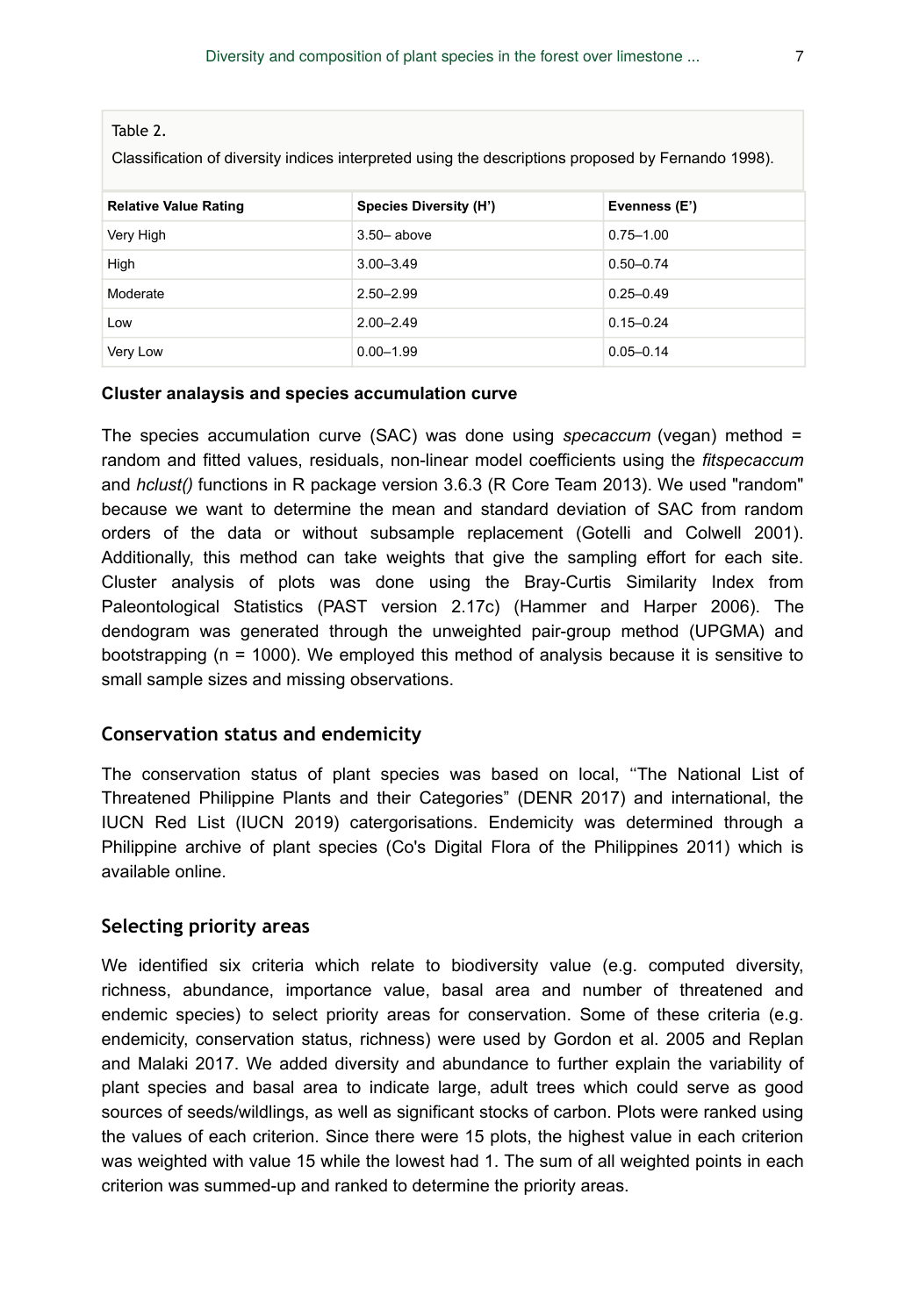# **Results**

### **Floristic composition**

Rajah Sikatuna Protected Landscape was recorded to have 368 plant species belonging to 223 genera from 101 families. Angiosperms were the most diverse represented by 327 species, while there were 40 species of pteridophytes and a single gymnosperm species ( *Gnetom gnemon*) (Table 3). At family level, the most abundant taxa included Moraceae, Meliaceae, Lauraceae, Dipterocarpaceae, Rubiaceae, Myrtaceae, Phyllantaceae, Annonaceae, Araceae and Lauraceae. The remaining 91 plant families were represented by less than 10 species. With regards to plant genera, the richest recorded were: *Aglaia*, *Asplenium*, *Canarium*, *Ficus*, *Hopea*, *Neonauclea*, *Shorea* and *Syzgium*.

### Table 3.

Plant groups of the species in each family recorded in RSPL. The entire list of plant species is available in Suppl. material 1.

| Family             | Angiosperm     | Gymnosperm | Pteridophyte   | <b>Total species</b> |
|--------------------|----------------|------------|----------------|----------------------|
| Acanthaceae        | $\overline{2}$ |            |                | $\overline{2}$       |
| Aceraceae          | $\mathbf{1}$   |            |                | $\mathbf{1}$         |
| Actinidiaceae      | 1              |            |                | $\mathbf{1}$         |
| Anacardiaceae      | 6              |            |                | 6                    |
| Annonaceae         | 12             |            |                | 12                   |
| Apocynaceae        | 8              |            |                | 8                    |
| Araceae            | 11             |            |                | 11                   |
| Araliaceae         | 5              |            |                | 5                    |
| Arecaceae          | $\overline{7}$ |            |                | $\overline{7}$       |
| Asparagaceae       | $\mathbf{1}$   |            |                | $\mathbf{1}$         |
| Aspleniaceae       |                |            | $\overline{7}$ | $\overline{7}$       |
| Asteraceae         | $\mathbf{1}$   |            |                | $\mathbf{1}$         |
| Athyriaceae        |                |            | $\mathbf{1}$   | $\mathbf{1}$         |
| Begoniaceae        | $\mathbf{1}$   |            |                | $\mathbf{1}$         |
| Bignonaceae        | $\mathbf{1}$   |            |                | $\mathbf{1}$         |
| Blechnaceae        |                |            | $\mathbf{1}$   | $\mathbf{1}$         |
| Boraginaceae       | $\overline{2}$ |            |                | $\overline{2}$       |
| Brownlowiaceae     | $\mathbf{1}$   |            |                | $\mathbf{1}$         |
| <b>Burseraceae</b> | $\overline{7}$ |            |                | $\overline{7}$       |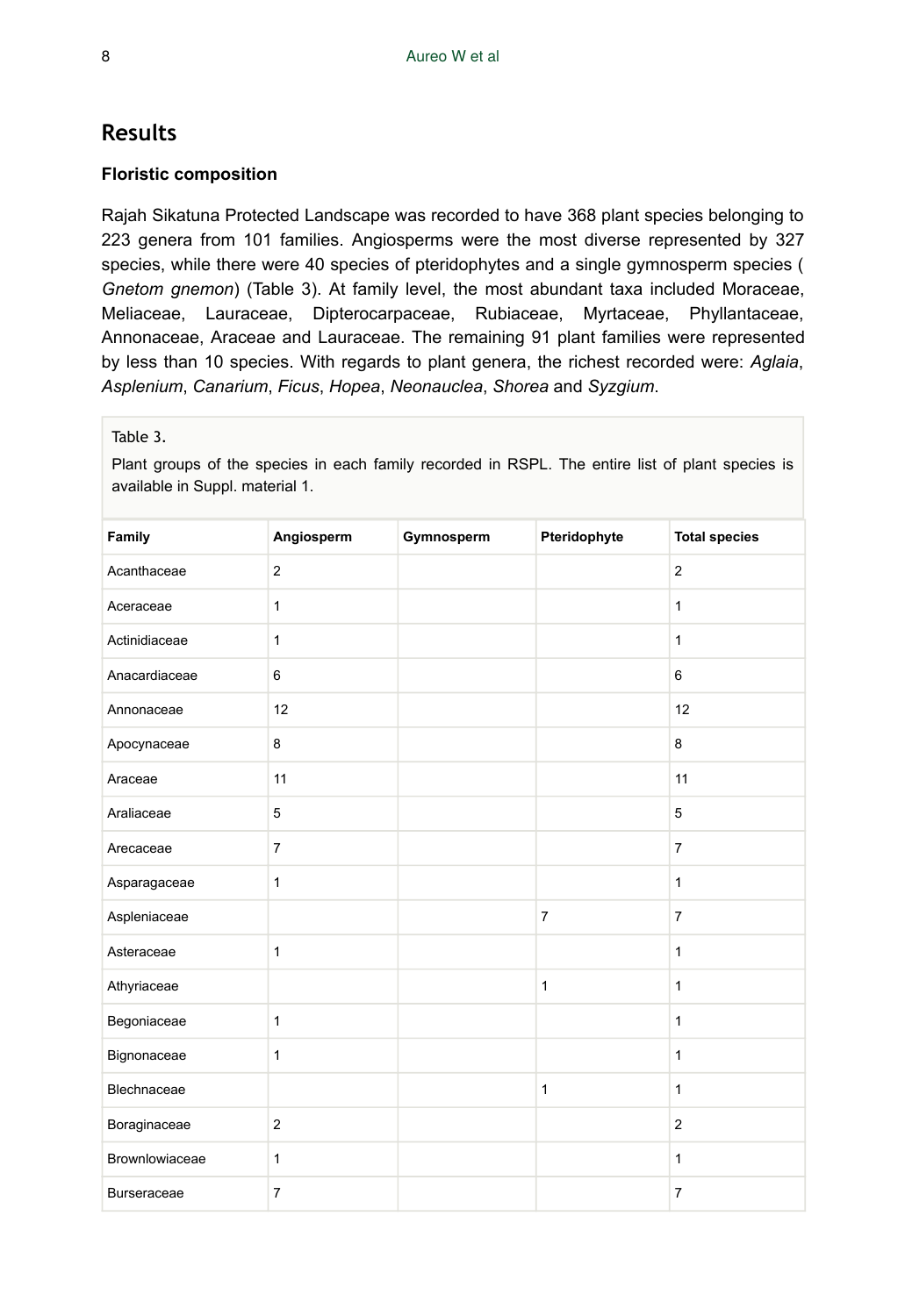| Family           | Angiosperm       | Gymnosperm  | Pteridophyte   | <b>Total species</b>    |
|------------------|------------------|-------------|----------------|-------------------------|
| Calophyllaceae   | $\overline{c}$   |             |                | $\overline{c}$          |
| Cannabaceae      | $\mathbf{1}$     |             |                | $\mathbf{1}$            |
| Casuarinaceae    | 1                |             |                | $\mathbf{1}$            |
| Celastraceae     | 4                |             |                | $\overline{\mathbf{4}}$ |
| Clusiaceae       | 2                |             |                | $\overline{c}$          |
| Combretaceae     | $\mathbf 2$      |             |                | $\overline{c}$          |
| Connaraceae      | 1                |             |                | $\mathbf{1}$            |
| Cornaceae        | $\mathsf 3$      |             |                | 3                       |
| Cunoniaceae      | $\mathbf{1}$     |             |                | $\mathbf{1}$            |
| Davalliaceae     |                  |             | $\mathbf{1}$   | $\mathbf{1}$            |
| Dilleniaceae     | $\mathbf{1}$     |             |                | $\mathbf{1}$            |
| Dipterocarpaceae | 17               |             |                | 17                      |
| Dryopteridaceae  |                  |             | $\overline{c}$ | $\overline{c}$          |
| Ebenaceae        | $\mathsf 3$      |             |                | 3                       |
| Elaeocarpaceae   | $\boldsymbol{2}$ |             |                | $\overline{c}$          |
| Euphorbiaceae    | 10               |             |                | $10$                    |
| Fabaceae         | 15               |             |                | 15                      |
| Fagaceae         | $\mathbf{1}$     |             |                | $\mathbf{1}$            |
| Flagellariaceae  | $\mathbf{1}$     |             |                | $\mathbf{1}$            |
| Gesneriaceae     | $\overline{c}$   |             |                | $\overline{c}$          |
| Gnetaceae        |                  | $\mathbf 1$ |                | $\mathbf{1}$            |
| Hymenophyllaceae |                  |             | 3              | 3                       |
| Hypericaceae     | $\boldsymbol{2}$ |             |                | $\mathbf 2$             |
| Hypoxidaceae     | $\mathbf 1$      |             |                | 1                       |
| Juglandaceae     | 1                |             |                | $\mathbf{1}$            |
| Lamiaceae        | $\mathbf 2$      |             |                | $\overline{c}$          |
| Lauraceae        | $10$             |             |                | $10$                    |
| Lecythidaceae    | $\mathbf{1}$     |             |                | $\mathbf{1}$            |
| Leeaceae         | $\mathbf{1}$     |             |                | 1                       |
| Lindsaeaceae     |                  |             | $\mathbf{1}$   | $\mathbf{1}$            |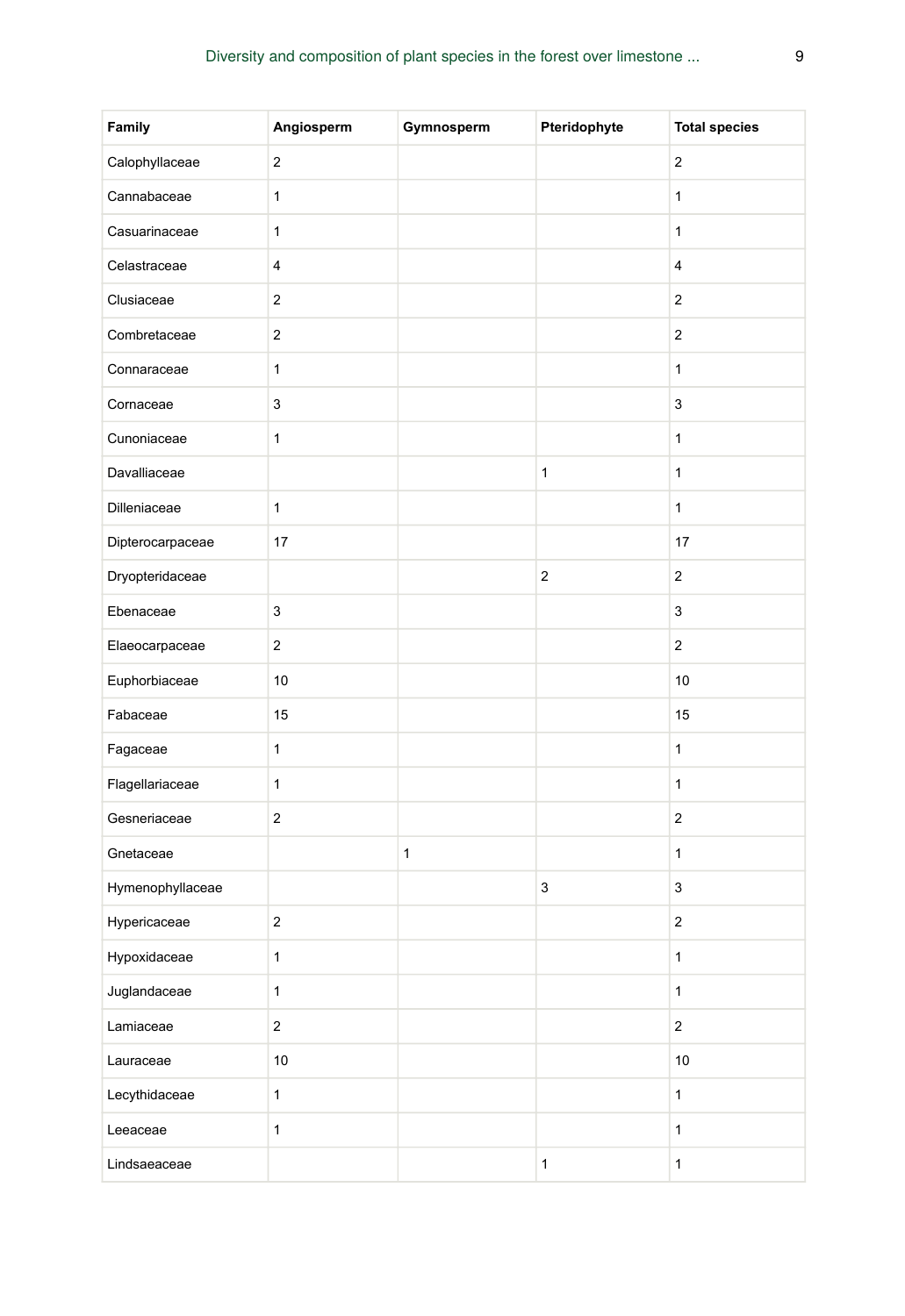| Family           | Angiosperm       | Gymnosperm | Pteridophyte            | <b>Total species</b>    |
|------------------|------------------|------------|-------------------------|-------------------------|
| Lomariopsidaceae |                  |            | $\boldsymbol{2}$        | $\boldsymbol{2}$        |
| Lygodiaceae      |                  |            | $\mathbf{1}$            | $\mathbf{1}$            |
| Magnoliaceae     | 3                |            |                         | 3                       |
| Malvaceae        | $\mathbf{1}$     |            |                         | $\mathbf{1}$            |
| Maranthaceae     | $\mathbf 1$      |            |                         | $\mathbf{1}$            |
| Marattiaceae     |                  |            | $\mathbf{1}$            | $\mathbf{1}$            |
| Meliaceae        | 17               |            |                         | 17                      |
| Menispermaceae   | 5                |            |                         | 5                       |
| Monimiaceae      | 1                |            |                         | $\mathbf{1}$            |
| Moraceae         | 21               |            |                         | 21                      |
| Myristicaceae    | 3                |            |                         | 3                       |
| Myrsinaceae      | 1                |            |                         | $\mathbf{1}$            |
| Myrtaceae        | 13               |            |                         | 13                      |
| Nephrolepidaceae |                  |            | 3                       | 3                       |
| Nyctaginaceae    | $\mathbf{1}$     |            |                         | $\mathbf{1}$            |
| Oleaceae         | 1                |            |                         | $\mathbf{1}$            |
| Orchidaceae      | 3                |            |                         | 3                       |
| Pandanaceae      | 2                |            |                         | 2                       |
| Pentapetaceae    | 2                |            |                         | $\overline{\mathbf{c}}$ |
| Pentaphylaceae   | $\mathbf{1}$     |            |                         | $\mathbf{1}$            |
| Phyllanthaceae   | 15               |            |                         | 15                      |
| Piperaceae       | $\boldsymbol{2}$ |            |                         | $\overline{c}$          |
| Pittosporaceae   | 1                |            |                         | $\mathbf{1}$            |
| Poaceae          | $\boldsymbol{2}$ |            |                         | $\boldsymbol{2}$        |
| Polygalaceae     | $\mathbf{1}$     |            |                         | $\mathbf{1}$            |
| Polypodiaceae    |                  |            | 3                       | 3                       |
| Primulaceae      | $\overline{2}$   |            |                         | $\overline{\mathbf{c}}$ |
| Proteaceae       | $\mathbf{1}$     |            |                         | $\mathbf{1}$            |
| Pteridaceae      |                  |            | $\overline{\mathbf{c}}$ | $\overline{\mathbf{c}}$ |
| Rhamnaceae       | $\mathbf 1$      |            |                         | $\mathbf{1}$            |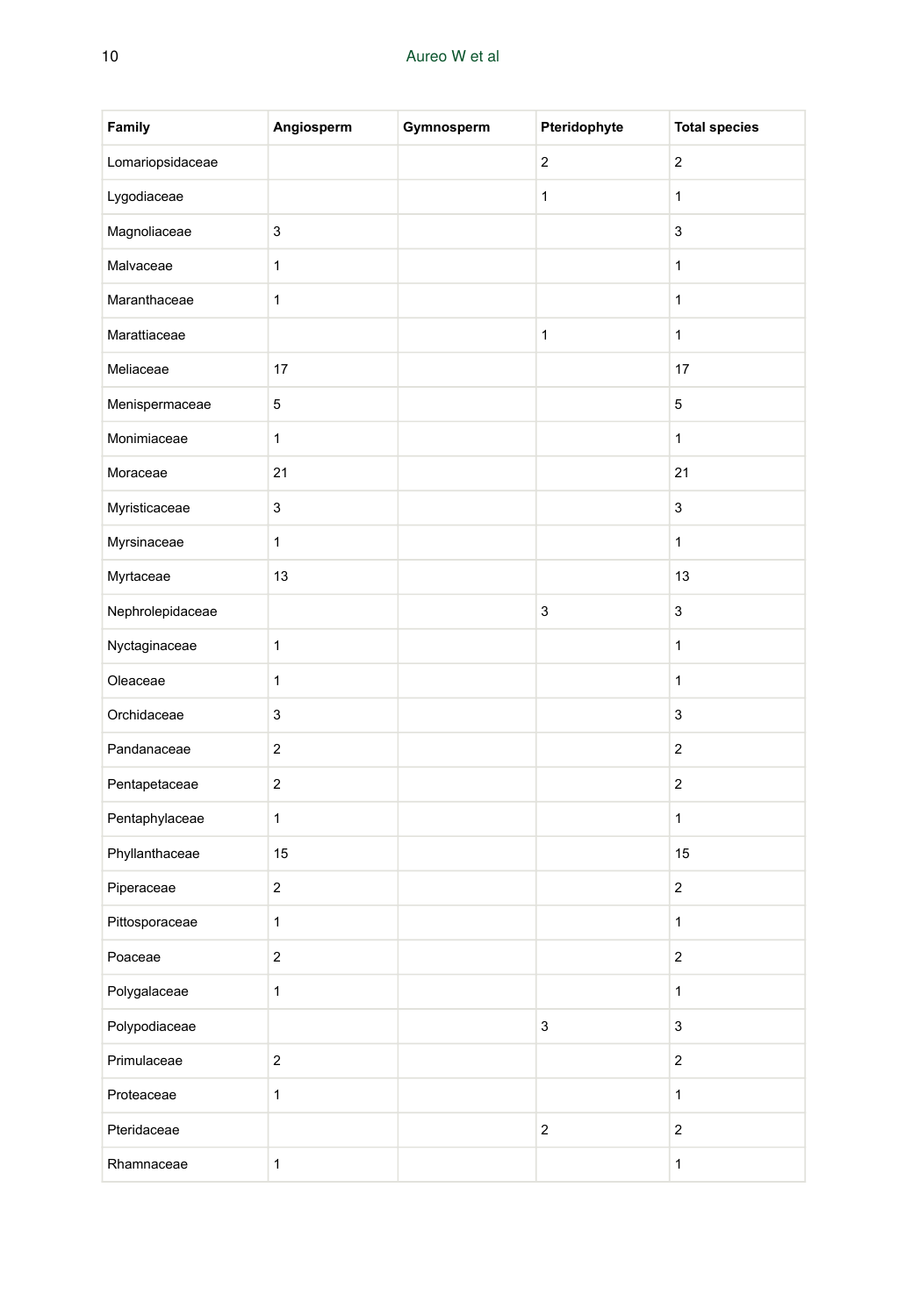| Family           | Angiosperm                | Gymnosperm   | Pteridophyte            | <b>Total species</b>    |
|------------------|---------------------------|--------------|-------------------------|-------------------------|
| Rosaceae         | $\ensuremath{\mathsf{3}}$ |              |                         | $\mathsf 3$             |
| Rubiaceae        | 18                        |              |                         | 18                      |
| Rutaceae         | $\overline{7}$            |              |                         | $\overline{7}$          |
| Salicaceae       | $\overline{2}$            |              |                         | $\overline{2}$          |
| Sapindaceae      | 6                         |              |                         | 6                       |
| Sapotaceae       | 8                         |              |                         | 8                       |
| Schizaeaceae     |                           |              | $\mathbf{1}$            | $\mathbf{1}$            |
| Selaginellaceae  |                           |              | 4                       | $\overline{4}$          |
| Simaroubaceae    | $\mathbf{1}$              |              |                         | 1                       |
| Smilacaceae      | 1                         |              |                         | $\mathbf{1}$            |
| Sparmanniaceae   | $\mathbf{1}$              |              |                         | $\mathbf{1}$            |
| Stemonuraceae    | 1                         |              |                         | 1                       |
| Sterculiaceae    | 5                         |              |                         | 5                       |
| Strombosiaceae   | $\mathbf{1}$              |              |                         | $\mathbf{1}$            |
| Symplocaceae     | $\overline{2}$            |              |                         | $\overline{2}$          |
| Tectariaceae     |                           |              | $\overline{\mathbf{4}}$ | $\overline{\mathbf{4}}$ |
| Thelypteridaceae |                           |              | 3                       | 3                       |
| Thymelaeaceae    | $\overline{\mathbf{4}}$   |              |                         | $\overline{\mathbf{4}}$ |
| Urticaceae       | $\overline{7}$            |              |                         | $\overline{7}$          |
| Vitaceae         | 3                         |              |                         | 3                       |
| Zingiberaceae    | $\mathbf 2$               |              |                         | $\overline{2}$          |
| <b>Total</b>     | 327                       | $\mathbf{1}$ | 40                      | 368                     |

In the analysis of similarity of vegetation structure and composition of each plot, three main floristic groups were identified (Fig. 2). Cluster 1 had five plots grouped together, in which four of them were characterised by severe incision, dominated by *Trigonostemon philippinensis*. On the other hand, cluster 2, grouped by seven plots, was characterised by higher plant composition compared to the other clusters. Moreover, plant species were characterised and dominated by *Diplodiscus paniculatus*, *Phaeanthus ophthalmicus*, *Shorea squamata*, *Lithocarpus coopertus*, *Gomphandra mappioides*, *Donax canniformis* and *Shorea contorta*. Lastly, three plots were grouped to form cluster 3, in which all of them were characterised by severe incision, all dominated by *Symplocos odoratissima* and *Lepiniopsis ternatensis*. Furthermore, our SAC (Fig. 3) implies that more species were discovered with increasing number of sampling plots.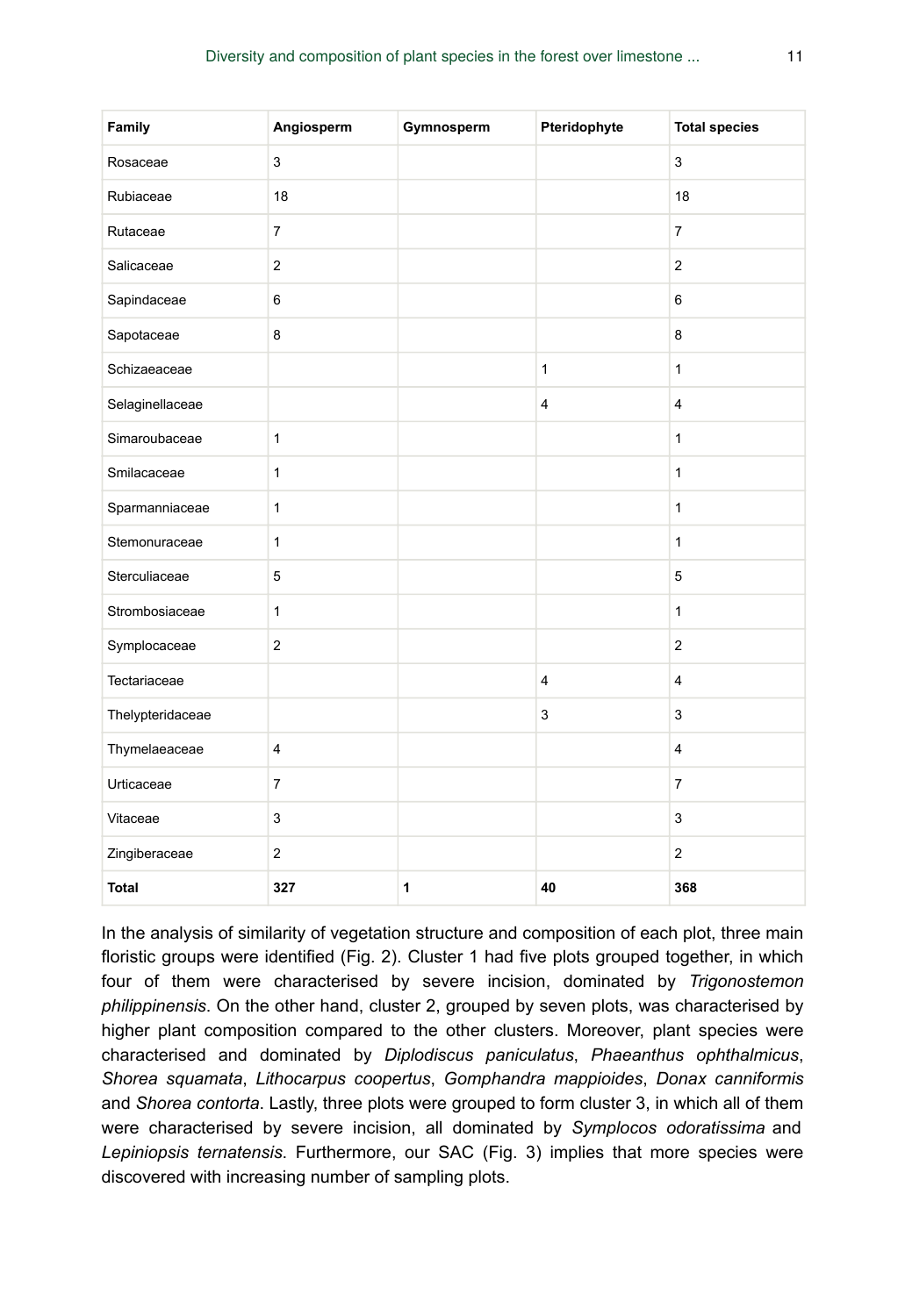|       |     |     |              | <b>Bray-Curtis Similarity</b> |      |     |      |                |                                               |
|-------|-----|-----|--------------|-------------------------------|------|-----|------|----------------|-----------------------------------------------|
| $0*0$ | 810 | 880 | $\circ$<br>ē | e.r2                          | 08.0 | 880 | 9610 |                | <b>Dominant species</b>                       |
|       |     |     |              |                               |      |     |      |                | <b>EUPHORBIACEAE</b>                          |
|       |     |     |              |                               |      |     |      | 3 <sub>b</sub> | Trigonostemon philippinensis                  |
|       |     |     |              |                               |      |     |      |                | MELIACEAE<br>Aglaia edulis                    |
|       |     |     |              |                               |      |     |      | 5a             | SYMPLOCACEAE                                  |
|       |     |     |              |                               |      |     |      |                | Symplocos odoratissima                        |
|       |     |     |              |                               |      |     |      | 3c             | CALOPHY LLACEAE                               |
|       |     |     |              |                               |      |     |      | $\overline{1}$ | Calophyllum blancoi                           |
|       |     |     |              |                               |      |     |      |                | MELIACEAE<br>Aglaia aherniana                 |
|       |     |     |              |                               |      |     |      | 8              |                                               |
|       |     |     |              |                               |      |     |      | 4a             |                                               |
|       |     |     |              |                               |      |     |      |                | MELIACEAE                                     |
|       |     |     |              |                               |      |     |      | 4 <sub>b</sub> | Aglaia edulis                                 |
|       |     |     |              |                               |      |     |      |                | THYMELAEACEAE                                 |
|       |     |     |              |                               |      |     |      | 4 <sub>c</sub> | Gonystylus macrophyllus                       |
|       |     |     |              |                               |      |     |      |                | STEMONURACEAE                                 |
|       |     |     |              |                               |      |     |      | 4d             | Gomphandra mappioides                         |
|       |     |     |              |                               |      |     |      | 66             | SYMPLOCACEAE                                  |
|       |     |     |              |                               |      |     |      |                | Symplocos odoratissima                        |
|       |     |     |              |                               |      |     |      | 56             | <b>FAGACEAE</b>                               |
|       |     |     |              |                               |      |     |      |                | Lithocarpus coopertus                         |
|       |     |     |              |                               |      |     |      | 6a             |                                               |
|       |     |     |              |                               |      |     |      | $-2$           | SYMPLOCACEAE                                  |
|       |     |     |              |                               |      |     |      |                | Symplocos odoratissima                        |
|       |     |     |              |                               |      |     |      | 3a             | <b>APOCYNACEAE</b><br>Lepiniopsis ternatensis |
|       |     |     |              |                               |      |     |      |                | CANNABACEAE                                   |
|       |     |     |              |                               |      |     |      | $\tau$         | Celtis philippensis Blanco                    |

#### Figure 2. doi

Dendogram of 15 sampling plots generated through UPGMA using the Bray-Curtis Similarity Index. Bootstraping was done at n = 1000; cophenetic correlation is 0.75.



### **Plant diversity**

High diversity was observed in all established plots in RSPL (Fig. 4). All plots have more than 90 species and 240 individuals (Table 7). Nan-od had the highest value of the Shannon index (H' = 3.77), while Cambuyo had the lowest (H' = 3.13). In terms of species, Datag had the highest number with value 134, followed by Nan-od with 133, then the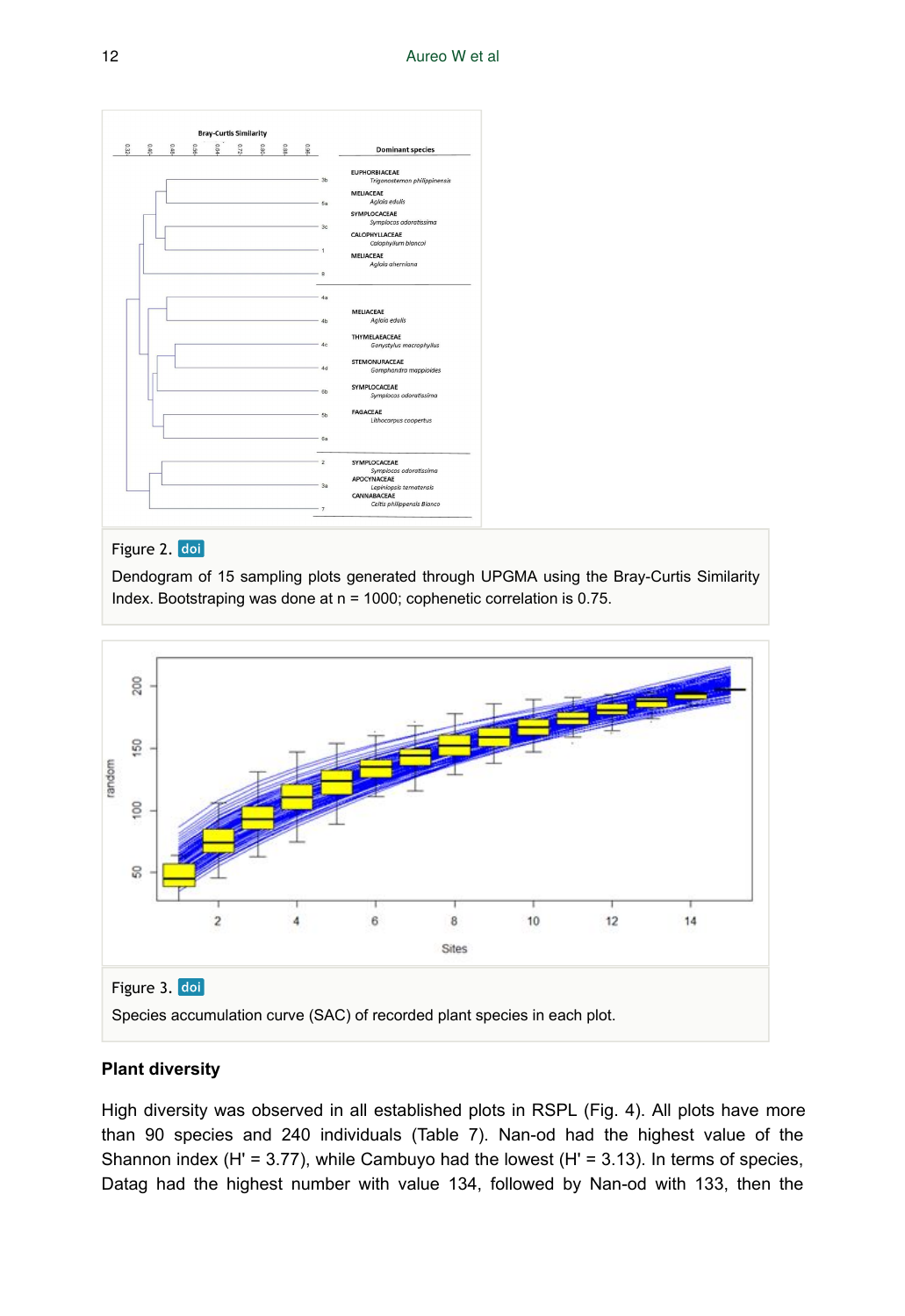lowest was Montehermoso with 93. Meanwhile, the individuals in Datag had the highest with a value of 337, followed by Nan-od with 332 and lastly Cabacnitan with 248.



#### **Species importance value**

Based on the computed IV (Table 4), *Trigonostemon philippinensis* had the highest importance value in plots 1 and 5a. Meanwhile, *Symplocos odoratissima* had the highest importance value in plots 2, 3a and 7. The highest computed importance value of 93.16 for *Symplocos odoratissima* was observed in plot 3a. Moreover, dipterocarp species, such as *Shorea contorta* and *Shorea squamata*, had the highest importance value in plots 6b, 4a and 4c, respectively.

| Table 4.<br>Highest percent importance value (IV) of species in each plot in RSPL. |                                             |                    |              |       |  |  |  |  |  |  |
|------------------------------------------------------------------------------------|---------------------------------------------|--------------------|--------------|-------|--|--|--|--|--|--|
| <b>Plot</b>                                                                        | Latin name                                  | <b>Family name</b> | Common name  | IV    |  |  |  |  |  |  |
| 1                                                                                  | Trigonostemon philippinensis Stapf in Elmer | Euphorbiaceae      | Croton       | 44.01 |  |  |  |  |  |  |
|                                                                                    | Mallotus cumingii Müll.Arg.                 | Euphorbiaceae      | Apanang      | 16.02 |  |  |  |  |  |  |
|                                                                                    | Shorea contorta S. Vidal.                   | Dipterocarpaceae   | White lauan  | 15.84 |  |  |  |  |  |  |
| $\overline{2}$                                                                     | Symplocos odoratissima (Blume)              | Symplocaceae       | Bayokbok     | 33.02 |  |  |  |  |  |  |
|                                                                                    | Hopea acuminata Merr.                       | Dipterocarpaceae   | Manggachapui | 31.41 |  |  |  |  |  |  |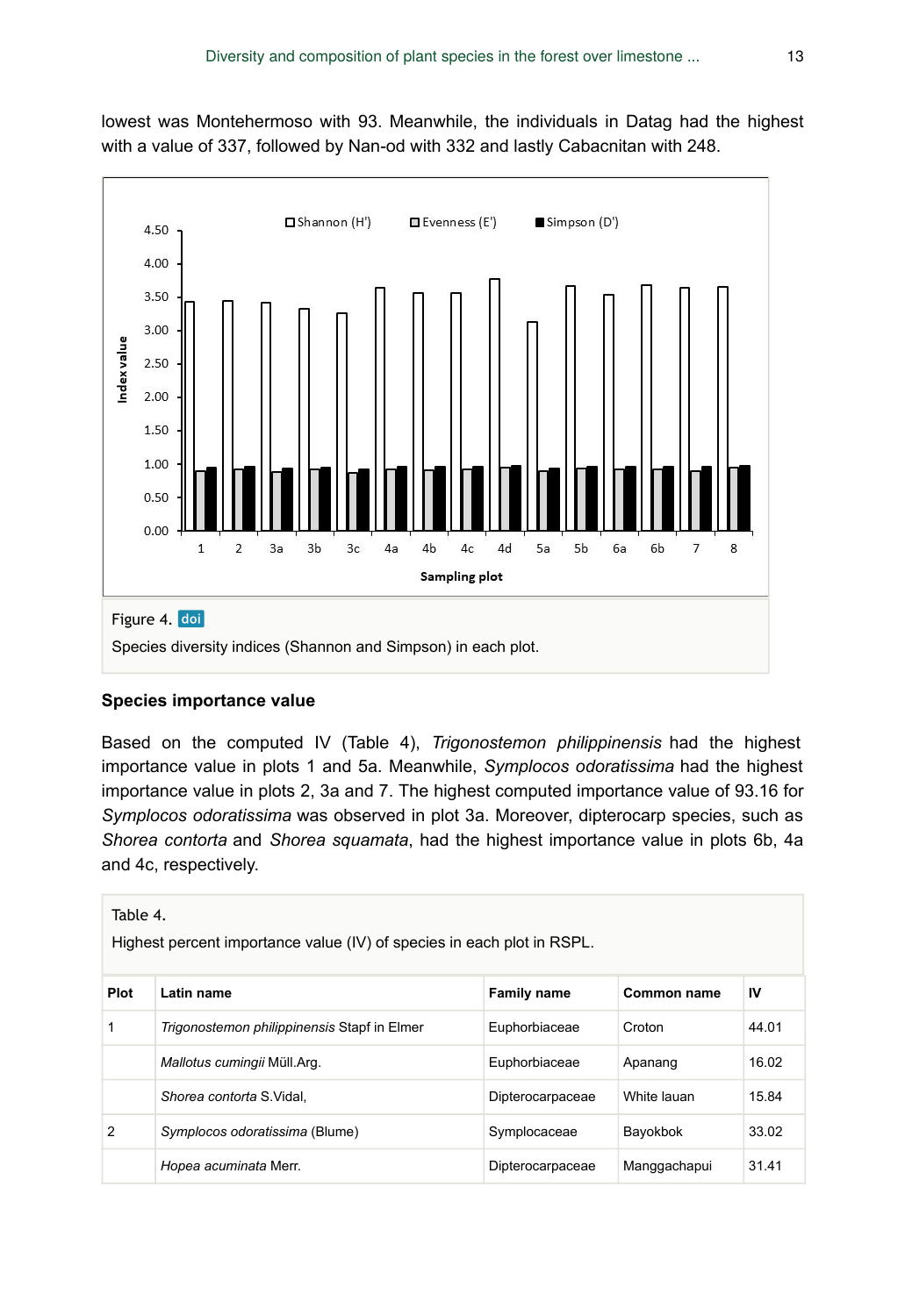| <b>Plot</b> | Latin name                                      | <b>Family name</b> | Common name   | IV    |
|-------------|-------------------------------------------------|--------------------|---------------|-------|
|             | Tarennoidea wallichii (Hook.f.)                 | Rubiaceae          | Pototan gubat | 21.83 |
| За          | Symplocos odoratissima (Blume)                  | Symplocaceae       | Bayokbok      | 93.16 |
|             | Diplodiscus paniculatus Turcs.                  | Brownlowiaceae     | Balobo        | 49.36 |
|             | Aglaia exstipulata (Griff.) W.Theob.            | Meliaceae          | Aglia gagmay  | 15.12 |
| 3b          | Chisocheton cumingianus (C.DC.)                 | Meliaceae          | Balukanag     | 38.70 |
|             | Pterocymbium tinctorium (Blanco) Merr           | Sterculiaceae      | Taluto        | 37.93 |
|             | Trigonostemon philippinensis Stapf in Elmer     | Euphorbiaceae      | Croton        | 37.48 |
| 3c          | Ficus ampelas Burm.f.                           | Moraceae           | Upling gubat  | 31.37 |
|             | Trigonostemon philippinensis Stapf in Elmer     | Euphorbiaceae      | Croton        | 28.49 |
|             | Chisocheton cumingianus (C.DC.)                 | Meliaceae          | Balukanag     | 17.04 |
| 4a          | Shorea squamata (Turcz.) Benth. & Hook.f. ex DC | Dipterocarpaceae   | Mayapis       | 34.31 |
|             | Symplocos odoratissima (Blume)                  | Symplocaceae       | Bayokbok      | 22.66 |
|             | Diplodiscus paniculatus Turcs.                  | Brownlowiaceae     | Balobo        | 20.18 |
| 4b          | Alangium meyeri Merr.                           | Cornaceae          | Putian        | 56.36 |
|             | Pterospermum celebicum Miq.                     | Pentapetaceae      | Bayokbayokan  | 11.14 |
|             | Litsea cordata (Jack) Hook.f.                   | Lauraceae          | Marang timber | 10.20 |
| 4c          | Shorea squamata (Turcz.) Benth. & Hook.f. ex DC | Dipterocarpaceae   | Mayapis       | 34.13 |
|             | Pterocymbium tinctorium (Blanco) Merr           | Sterculiaceae      | Taluto        | 27.27 |
|             | Chisocheton cumingianus (C.DC.)                 | Meliaceae          | Balukanag     | 21.25 |
| 4d          | Lithocarpus coopertus (Blanco)                  | Fagaceae           | Ulaian        | 26.56 |
|             | Shorea squamata (Turcz.) Benth. & Hook.f. ex DC | Dipterocarpaceae   | Mayapis       | 24.37 |
|             | Hopea acuminata Merr.                           | Dipterocarpaceae   | Manggachapui  | 19.46 |
| 5a          | Trigonostemon philippinensis Stapf in Elmer     | Euphorbiaceae      | Croton        | 32.70 |
|             | Aglaia edulis (Roxb.) Wall.                     | Meliaceae          | Malasaging    | 29.19 |
|             | Chisocheton cumingianus (C.DC.)                 | Meliaceae          | Balukanag     | 22.88 |
| 5b          | Gomphandra mappioides Valeton, Crit. Overz      | Stemonuraceae      | Taguibokbok   | 32.84 |
|             | Chisocheton cumingianus (C.DC.)                 | Meliaceae          | Balukanag     | 24.57 |
|             | Hopea acuminata Merr.                           | Dipterocarpaceae   | Manggachapui  | 17.71 |
| 6a          | Pterocymbium tinctorium (Blanco) Merr           | Sterculiaceae      | Taluto        | 43.46 |
|             | Symplocos odoratissima (Blume)                  | Symplocaceae       | Bayokbok      | 23.02 |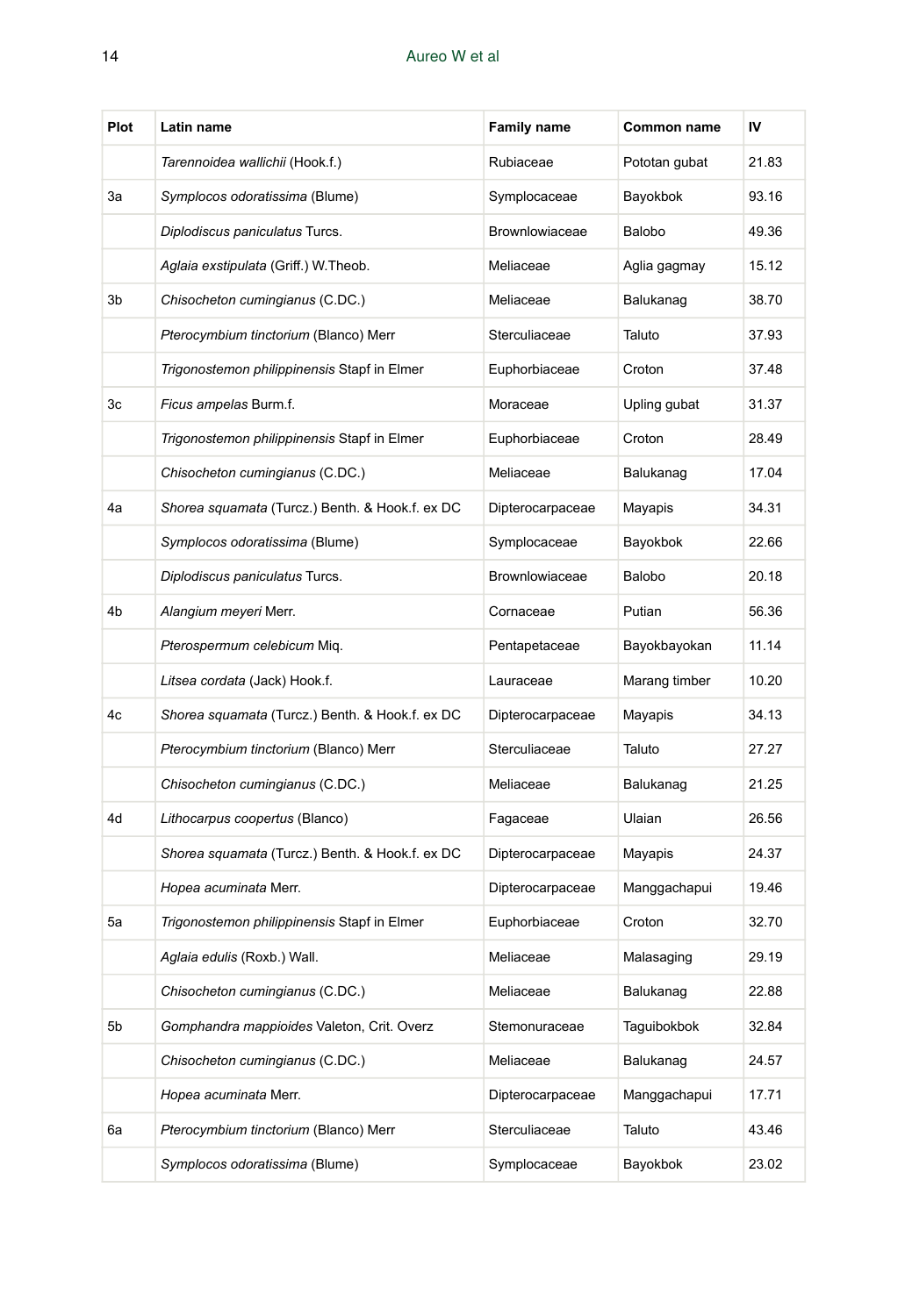| <b>Plot</b> | Latin name                                  | <b>Family name</b> | Common name  | IV    |
|-------------|---------------------------------------------|--------------------|--------------|-------|
|             | Lithocarpus coopertus (Blanco)              | Fagaceae           | Ulaian       | 20.07 |
| 6b          | Shorea contorta S. Vidal,                   | Dipterocarpaceae   | White lauan  | 34.20 |
|             | Trigonostemon philippinensis Stapf in Elmer | Euphorbiaceae      | Croton       | 18.09 |
|             | Baccaurea lanceolata (Mig.)                 | Phyllanthaceae     | Mala Ulalian | 14.62 |
| 7           | Symplocos odoratissima (Blume)              | Symplocaceae       | Bayokbok     | 38.35 |
|             | Lepiniopsis ternatensis Valeton             | Apocynaceae        | Paginga      | 19.80 |
| 8           | Lithocarpus coopertus (Blanco)              | Fagaceae           | Ulaian       | 15.89 |
|             | Trigonostemon philippinensis Stapf in Elmer | Euphorbiaceae      | Croton       | 15.59 |
|             | Shorea guiso (Blanco) Blume                 | Dipterocarpaceae   | Guijo        | 15.49 |

#### **Tree stucture and density**

Tree species with diameter class (DBH) of 10-20 cm had the highest proportion of individuals across all size classes (57%), followed by 21-30 cm (24%), 31-40 cm (11%) and 40+ cm (7%) (Table 5). High percentage of 10-20 cm and 21-30 cm diameter classes were observed in plot 3b (Monthermoso), while 31-40 cm was in plot 4a (Nan-od) and 40+ cm was in plot 2 (Omjon). Moreover, the computed basal area for 10-20 cm, 21-30 cm, 31-40 cm and  $40+$  cm diameter classes were 1.76, 0.89, 0.37 and 0.35 m<sup>2</sup>/ha which totalled 12.05  $\text{m}^2$ /ha in all plots. A trend on decreasing number of trees with increasing diameter class was also observed (Fig. 5).

| Table 5.<br>Diameter classes and total basal area of tree species in RSPL. |             |              |    |                |    |                |    |    |    |    |    |    |    |                |    |                   |    |
|----------------------------------------------------------------------------|-------------|--------------|----|----------------|----|----------------|----|----|----|----|----|----|----|----------------|----|-------------------|----|
| Diameter class (cm)                                                        | <b>Plot</b> |              |    |                |    |                |    |    |    |    |    |    |    |                |    |                   |    |
|                                                                            | 1           | $\mathbf{2}$ | 3a | 3 <sub>b</sub> | 3c | 4a             | 4b | 4c | 4d | 5a | 5b | 6a | 6b | $\overline{7}$ | 8  | %<br><b>Total</b> |    |
| 10 to 20                                                                   | 69          | 35           | 23 | 31             | 76 | 102            | 83 | 64 | 61 | 66 | 60 | 86 | 93 | 95             | 69 | 1013              | 57 |
| 21 to 30                                                                   | 20          | 18           | 20 | 33             | 24 | 30             | 42 | 38 | 33 | 31 | 26 | 22 | 29 | 32             | 31 | 429               | 24 |
| 31 to 40                                                                   | 5           | 16           | 13 | 13             | 12 | 15             | 11 | 21 | 20 | 11 | 10 | 9  | 19 | 14             | 11 | 200               | 11 |
| 41 above                                                                   | 11          | 13           | 8  | 14             | 10 | $\overline{7}$ | 6  | 5  | 11 | 5  | 2  | 8  | 4  | 10             | 12 | 126               | 7  |

#### **Threatened and endemic species**

Forty-six (46) species were recorded as threatened (critically endangered, endangered and vulnerable) under either the Philippine Red List (DENR 2017) or the IUCN (2019) (Table 6). Ninety three Philippine endemic species were recorded, of which 37 species were accounted in the plot established in Nan-od. The lowest was 22 accounted in the plot established in Bilar. Of these 46 threatened species, 13 were critically endangered, nine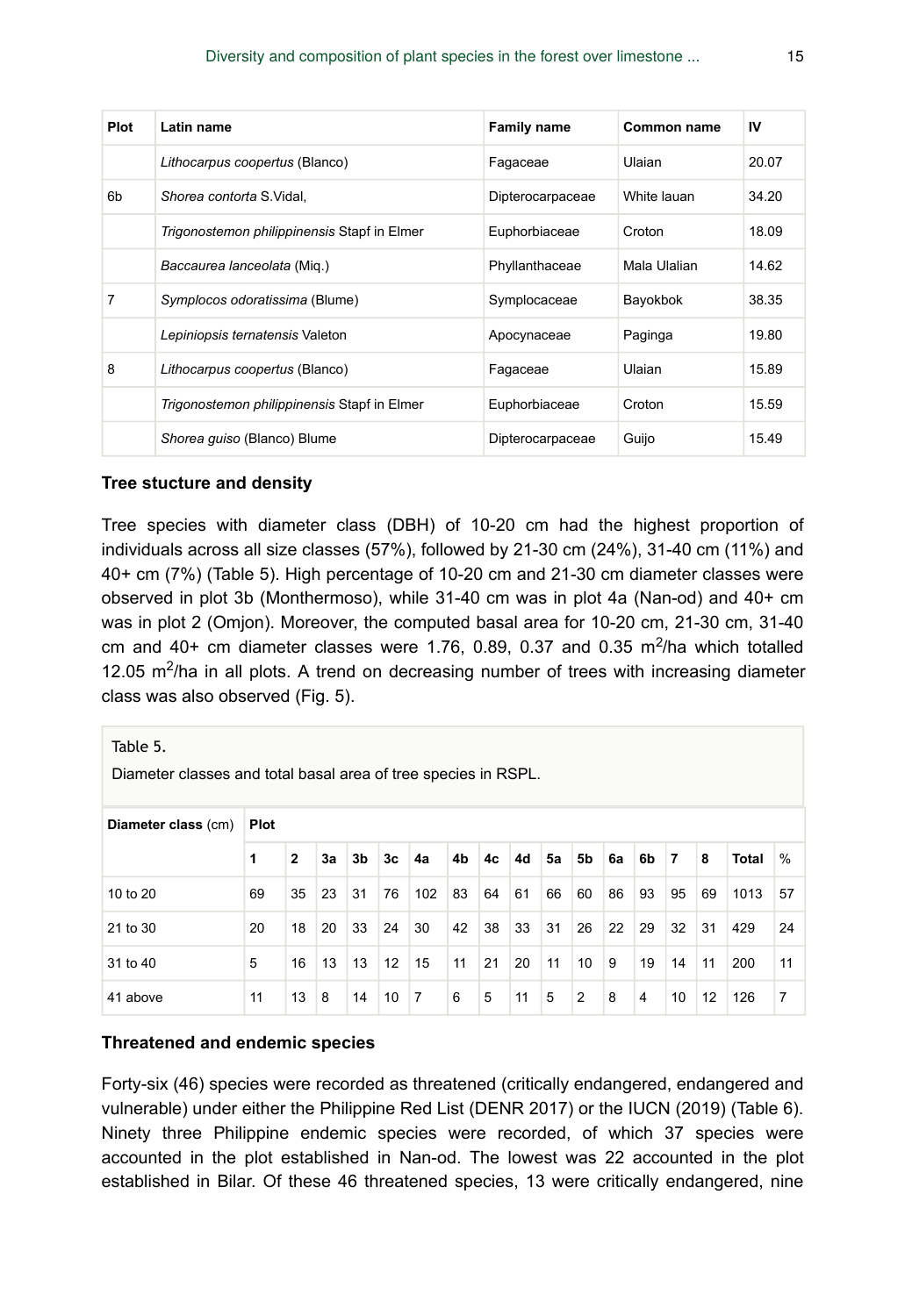were endangered and 24 were vulnerable. The highest number of threatened species (37) was recorded in the plot established in Nan-od, followed closely by the plots in Datag and Omjon, both with 36 species. The plot with the least number of threatened species of 20 was the plot in Cambuyo. Noteworthy threatened species were White lauan (*Shorea contorta*) (Fig. 5K), Mayapis (*Shorea squamata*) (Fig. 5D) and Manggachapui (*Hopea acuminata*) (Fig. 6E) which are listed as critically-endangered species, but were found to be quite common in the area. Other critically-endangered species, including *Dipterocarpus grandiflorus* (Fig. 5A), *Hopea philippinensis* (Fig. 5B), *Shorea guiso* (Fig. 5C), *Vatica mangachapoi* (Fig. 5F), *Pterocarpus indicus* (Fig. 5G), *Anisoptera thurifera* (Fig. 5H), *Hopea quisumbingiana* (Fig. 5I), *Shorea polysperma* (Fig. 5J) and *Shorea astylosa* (Fig. 5L), were also observed in the area.



#### Figure 5. doi

Structure and density of tree species recorded in each plot of Rajah Sikatuna Protected Landscape. Diameter class per plot is reflected in centimetres.

Table 6.

Conservation status and endemicity of plant species recorded in each plot.

| <b>Conservation status</b> | Plot |    |    |    |    |    |    |    |    |    |    |    |    |                |    |
|----------------------------|------|----|----|----|----|----|----|----|----|----|----|----|----|----------------|----|
|                            |      | 2  | За | 3b | 3c | 4a | 4b | 4c | 4d | 5a | 5b | 6a | 6b | $\overline{7}$ | 8  |
| Threatened                 | 25   | 36 | 21 | 19 | 20 | 26 | 23 | 33 | 37 | 20 | 27 | 23 | 36 | 29             | 27 |
| Endemic                    | 22   | 27 | 28 | 24 | 29 | 24 | 34 | 31 | 37 | 30 | 27 | 29 | 29 | 25             | 31 |

#### **Biodiversity value**

The biodiversity value of an area is always measured in terms of species richness and the number of endemic and threatened species present (Replan and Malaki 2017). These criteria were used for the selection of priority areas for conservation with the addition of diversity, abundance and total basal area. Results showed that Barangays Datag, Nan-od,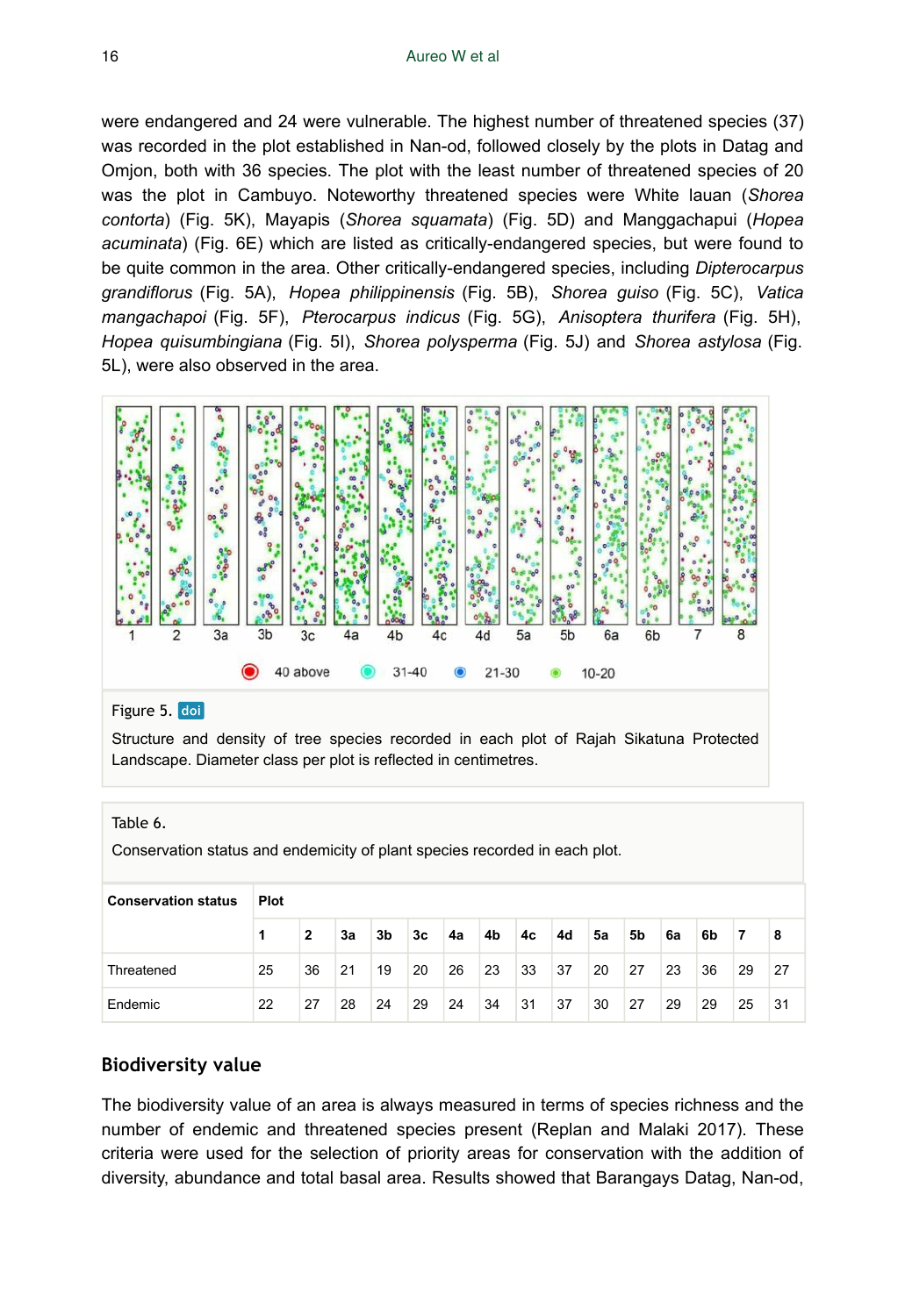Bugsoc and Omjon were amongst the areas which ranked the highest (Table 7). On the other hand, Barangays Cambuyo, Montehermoso and Bilar ranked the lowest.



# Figure 6. doi

Some threatened tree species of Rajah Sikatuna Protected Landscape. *Dipterocarpus grandiflorus* (**A**), *Hopea philippinensis* (**B**), *Shorea guiso* (**C**), *Hopea acuminata* (**D**), *Shorea squamata* (**E**), *Vatica mangachapoi* (**F**), *Pterocarpus indicus* (**G**), *Anisoptera thurifera* (**H**), *Hopea quisumbingiana* (**I**), *Shorea polysperma* (**J**), *Shorea contorta* (**K**) and *Shorea astylosa* ( **L**).

#### Table 7.

Priority areas for conservation ranked using biodiversity values.

| <b>Plot</b>    | Endemic | <b>Richness</b> | Abundance | <b>Threatened</b> | <b>Basal area</b> | <b>Diversity</b> | Rank           |
|----------------|---------|-----------------|-----------|-------------------|-------------------|------------------|----------------|
| 6b             | 29      | 134             | 331       | 36                | 145               | 3.68             | $\mathbf{1}$   |
| 4d             | 37      | 123             | 325       | 37                | 125               | 3.77             | $\overline{2}$ |
| 4 <sub>b</sub> | 34      | 133             | 332       | 23                | 142               | 3.56             | 3              |
| 4c             | 31      | 109             | 307       | 33                | 128               | 3.56             | $\overline{4}$ |
| 6a             | 29      | 124             | 337       | 23                | 125               | 3.54             | 5              |
| $\overline{7}$ | 25      | 101             | 325       | 29                | 151               | 3.64             | 6              |
| 4a             | 24      | 95              | 272       | 26                | 154               | 3.64             | $\overline{7}$ |
| $\overline{2}$ | 27      | 105             | 326       | 36                | 82                | 3.45             | 8              |
| 8              | 31      | 101             | 248       | 27                | 123               | 3.65             | 9              |
| 5 <sub>b</sub> | 27      | 102             | 268       | 27                | 98                | 3.67             | 10             |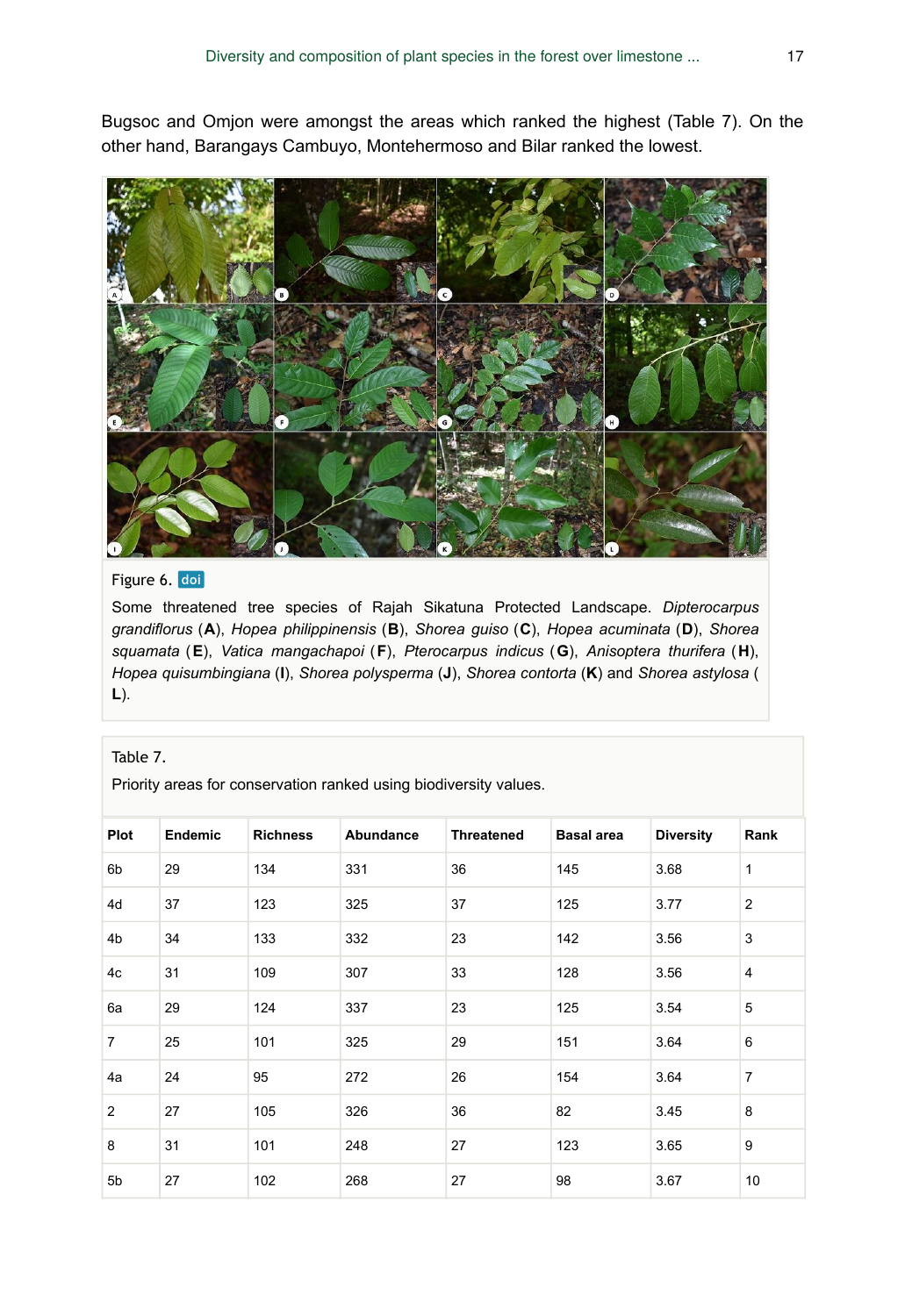| 1              | 22 | 107 | 317 | 25 | 105 | 3.43 | 11 |
|----------------|----|-----|-----|----|-----|------|----|
| 3a             | 28 | 114 | 307 | 21 | 64  | 3.42 | 12 |
| 3c             | 29 | 100 | 285 | 20 | 122 | 3.26 | 13 |
| 5a             | 30 | 100 | 302 | 20 | 113 | 3.13 | 14 |
| 3 <sub>b</sub> | 24 | 93  | 255 | 19 | 91  | 3.33 | 15 |

# **Discussion**

The study provides baseline data on plant composition in the forest over limestone of the Rajah Sikatuna Protected Landscape. A total of 368 plant species, belonging to 223 genera from 101 families, were recorded. This result is higher compared to similar studies conducted in forest over limestone of Dinagat Island which accounted for 144 plant species, belonging to 50 families and 88 genera (Lillo et al. 2018) and 192 species with159 genera belonging to 62 plant families from Canbantug forest in Cebu (Replan and Malaki 2017). Aside from the family Dipterocarpaceae, we observed similar dominant plant families of Moraceae, Meliaceae, Lauraceae, Rubiaceae, Myrtaceae, Phyllantaceae, Annonaceae, Araceae and Lauraceae with the latter studies. Species belonging to the family Dipterocarpaceae, which were commonly found in this study, are known as good sources of timber and are considered economically important. It is worth noting that most of the dipterocarp species reported by Fernando et al. 2009 were recorded in this study, with the addition of *Shorea negrosensis*, *Shorea astylosa*, *Shorea polysperma* and *Hopea foxworthyi*. The observation of these four dipterocarp species is attributed to the expanded sampling area which was not surveyed by the previous study. On the other hand, *Shorea malibato* and *Shorea polita* were not observed in this particular study because these species are considered rare and are mostly found in non-limestone forest of Bohol (Fernando et al. 2009). Meanwhile, the number of pteridophyte species (40 species) recorded in this study was comparably lower than the number in Barcelona et al. 2006 of 169 species. This may be due to the higher sampling effort and larger area (18 localities) covered compared to the eight localities surveyed in this study. Results of SAC and the cluster analysis showed that species are not homogeneously distributed which implies that different management and conservation strategies should be implemented across the RSPL.

Species were also observed to form their own phytosociological group, distinct from each other. *Symplocos odoratissima*, in particular, was found common on top of the mountain hills though was also present in relatively flat terrain. *Trigonostemon philippinensis* and *Pterocymbium tinctorium*, on the other hand, formed thickets along valleys and flat rocky substrates in between mountain hills which may occasionally be submerged in flowing water during rainy season, while *Shorea contorta* and *Shorea squamata* extended their dominance from hilly areas to relatively rolling undisturbed closed canopy forests. These observations conformed to the findings of Reyes Jr et al. 2015.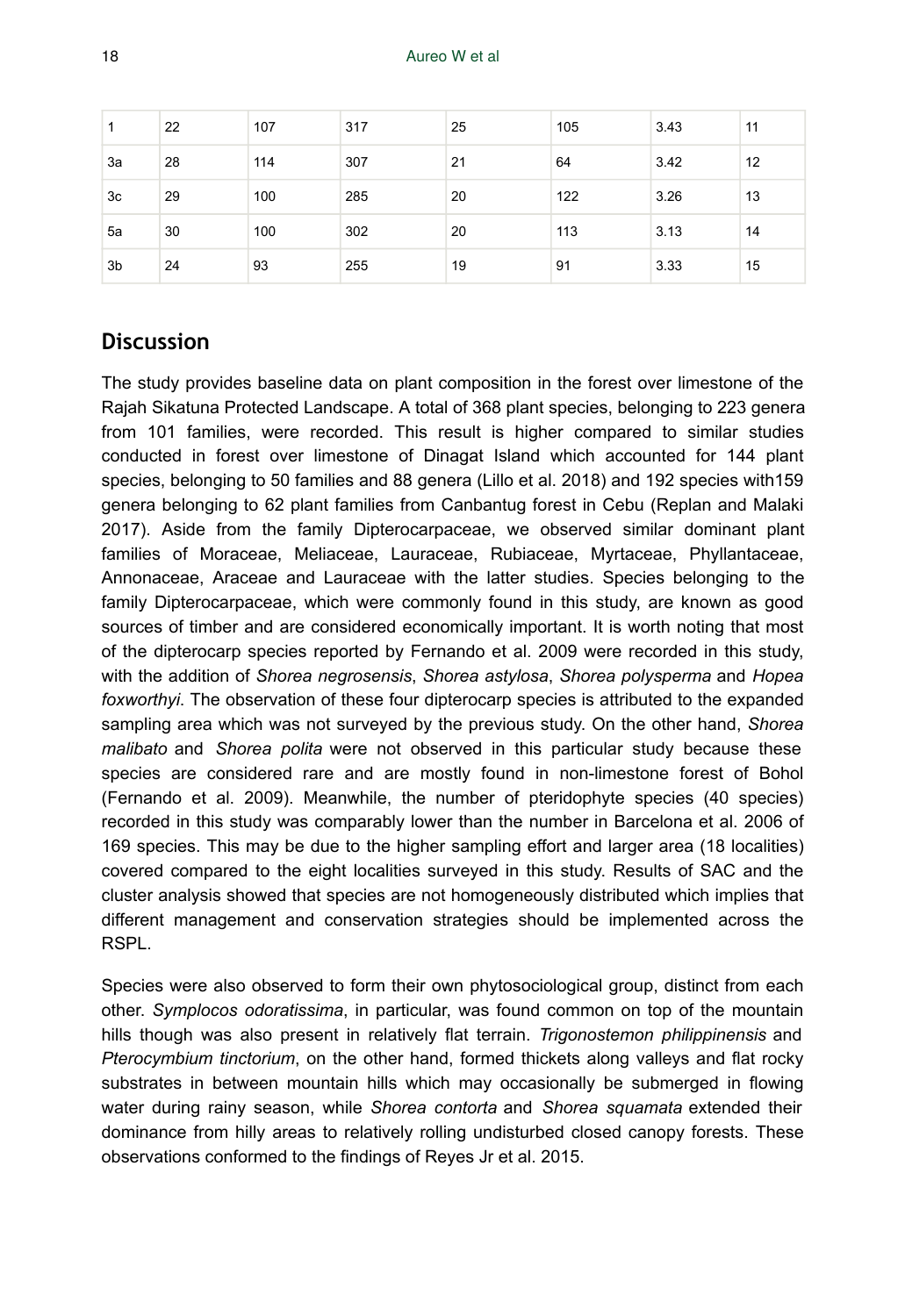All plots showed high diversity in both Shannon (H') and Simpson's (D) Diversity Indices, with the plot in Brgy. Nan-od exhibited the highest value of 3.77, followed by Plot 6b in Datag, while the lowest diversity was recorded in Plot 5a in Cambuyo. It is important to note that, in terms of the Shannon Diversity Index, the ordering of the plots was likely affected by the topography, dense forest cover and maturity of the forest (Replan and Malaki 2017) where the plots were established. Barangays, Nan-od and Datag are relatively-young secondary forests characterised by smaller-sized and stunted trees as evidenced by the high basal area of diameter class (10-20). In addition, the topography in these areas is relatively flat to rolling. Jiao-jun et al. 2007 stated that increasing level of disturbance in secondary forest increases the number of species which likely explains the high diversity in these areas. On the other hand, Montehermoso and Omjon are evidently older second-growth forests comprised of few larger trees and less understorey species with sloping topography.

Of the 368 plant species encountered, 93 species were found endemic to the Philippines and 46 were listed as threatened, based on IUCN 2019 and DENR 2017. Of these endemic species, 91 were flowering seed plants and two species were pteridophytes. The highest number (37) of endemic species was recorded in Nan-od while the highest number (21) of threatened species was recorded in Omjon. The number of endemic species found in this study (93) is higher compared to the 23 species recorded by Lillo et al. 2018) in Dinagat Island and 19 recorded by Replan and Malaki 2017) in Canbantug forest, Cebu. In terms of threatened species, the number recorded here (46) is higher than the 18 species in Canbantug forest (Replan and Malaki 2017) and the 25 species in Dinagat Island (Lillo et al. 2018).

#### **Priority areas for conservation**

Areas with the highest totals, Datag, Nan-od, Bugsoc and Omjon, summed from the identified criteria, need the most immediate conservation actions. The species in these areas are highly threatened due to their economic value, being locally accessible and often used for construction and as firewood. Barangays Bugsoc, Datag and Nan-od exhibited very high species diversity, especially in the canopy layer (tree species). These Barangays are similarly the areas displaying high basal area of tree species mostly belonging to the family Dipterocarpaceae - a very good source of timber - highlighting the risk of future exploitation. In contrast, Barangays Montehermoso, Bilar and Cambuyo exhibit relativelylower species diversity. These areas are located near communities where we can expect high human encroachment in the forest. In addition, it is worth mentioning that despite low diversity in Barangay Montehermoso, *Shorea negrosensis*, a critically-endangered species was only observed in this area, thereby presenting a unique conservation priority. While this present study does not account for all species within RSPL, these results provide a data-driven basis for prioritisation of areas for conservation.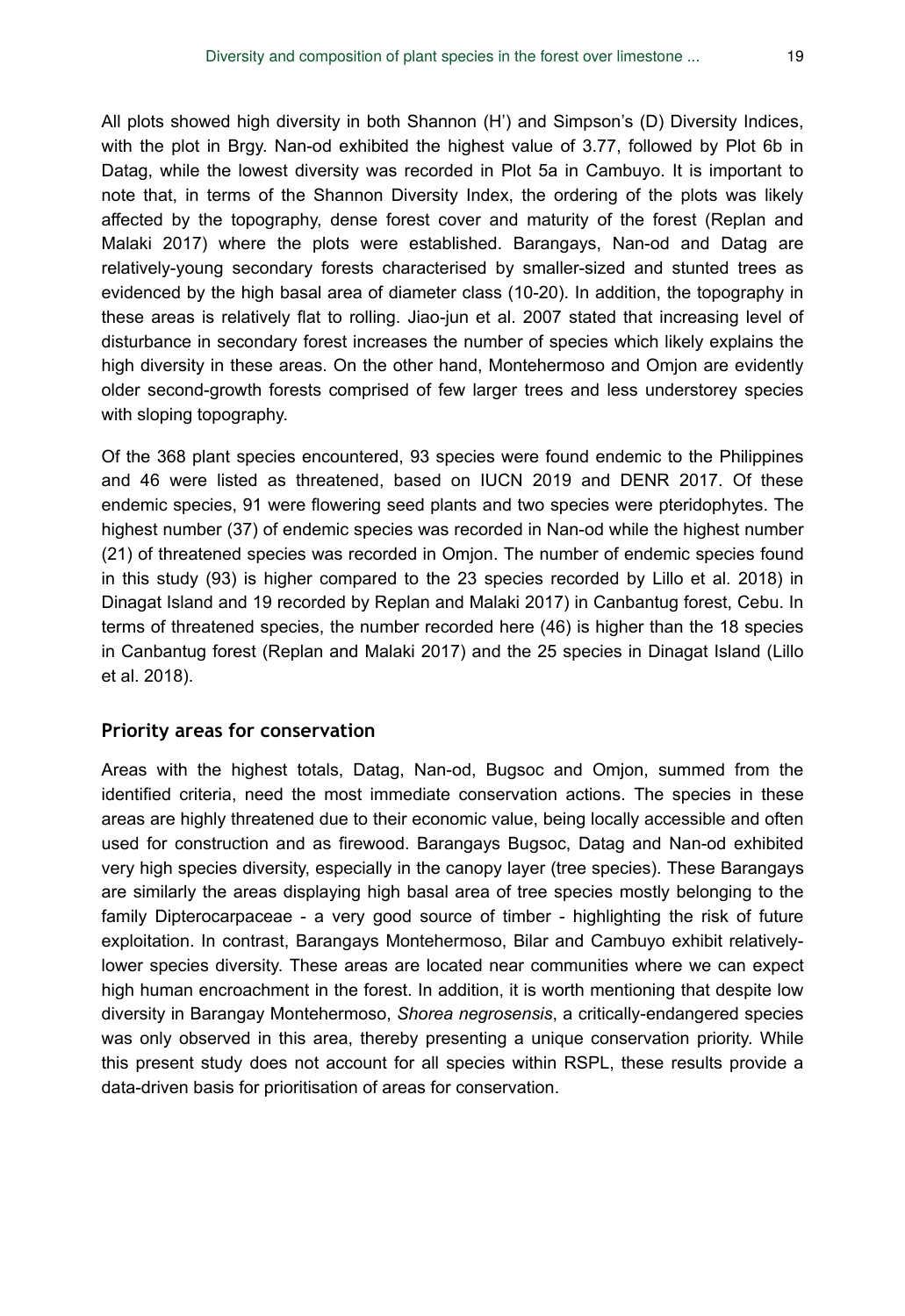# **Conclusions and Recommendations**

RSPL has a very high diversity value and is a habitat to at least 368 flora species. A total of 93 plants are exclusively found in the Philippines and a significant number of forty six (46) threatened species were observed in the area. Many of these threatened species like White lauan (*Shorea contorta*), Mayapis (*Shorea squamata*) and Mangachapui (*Hopea acuminata*), although listed as critically endangered, were commonly found within its natural forest. Therefore, it is recommended that immediate conservation and management activities should be conducted to parts of RSPL with high diversity and number of threatened and endemic species like Barangays Bugsoc, Datag, Nan-od and Omjon to save these plants from extirpation. However, for areas with low diversity and number of threatened and endemic plants, we suggest that reforestation initiatives, like assisted natural regeneration (ANR) and rain-forestation, be implemented. Additionally, species with high importance value in each area are also recommended to be used in the said reforestation programme. Lastly, future studies should also consider plant associations and environment interactions.

# **Acknowledgements**

The authors wish to thank Philippine Council for Agriculture, Aquatic and Natural Resources Research and Development (PCAARRD), for the financial assistance of the project. The Department of Environment and Natural Resources (DENR) and the Protected Area Management Board (PAMB) members of Rajah Sikaituna Protected Landscape are also acknowledged for allowing and supporting the researchers in the conduct of their study. We would like to also convey deep gratefulness and heartfelt appreciation to the Central Visayas biodiversity survey team, Rochelyn Parba, Jessie Josol, Jessica Josol, Arianne Pacarat and Oscar Ido and the National Museum of the Philippines - Herbarium and Botany Section consultants: Danilo Tandang, John Rey Callado, and Edwin Tadiosa and Fulgent P. Coritico of CMU-CEBREM for their help identifying the seed plants and fern species. Special thanks to BS Forestry students who joined the survey and utilised study data for their coursework.

# **Funding program**

Biodiversity Assessment for Sustainable Management in Selected Key Biodiversity Areas of Central Visayas

# **Hosting institution**

Bohol Island State University (BISU)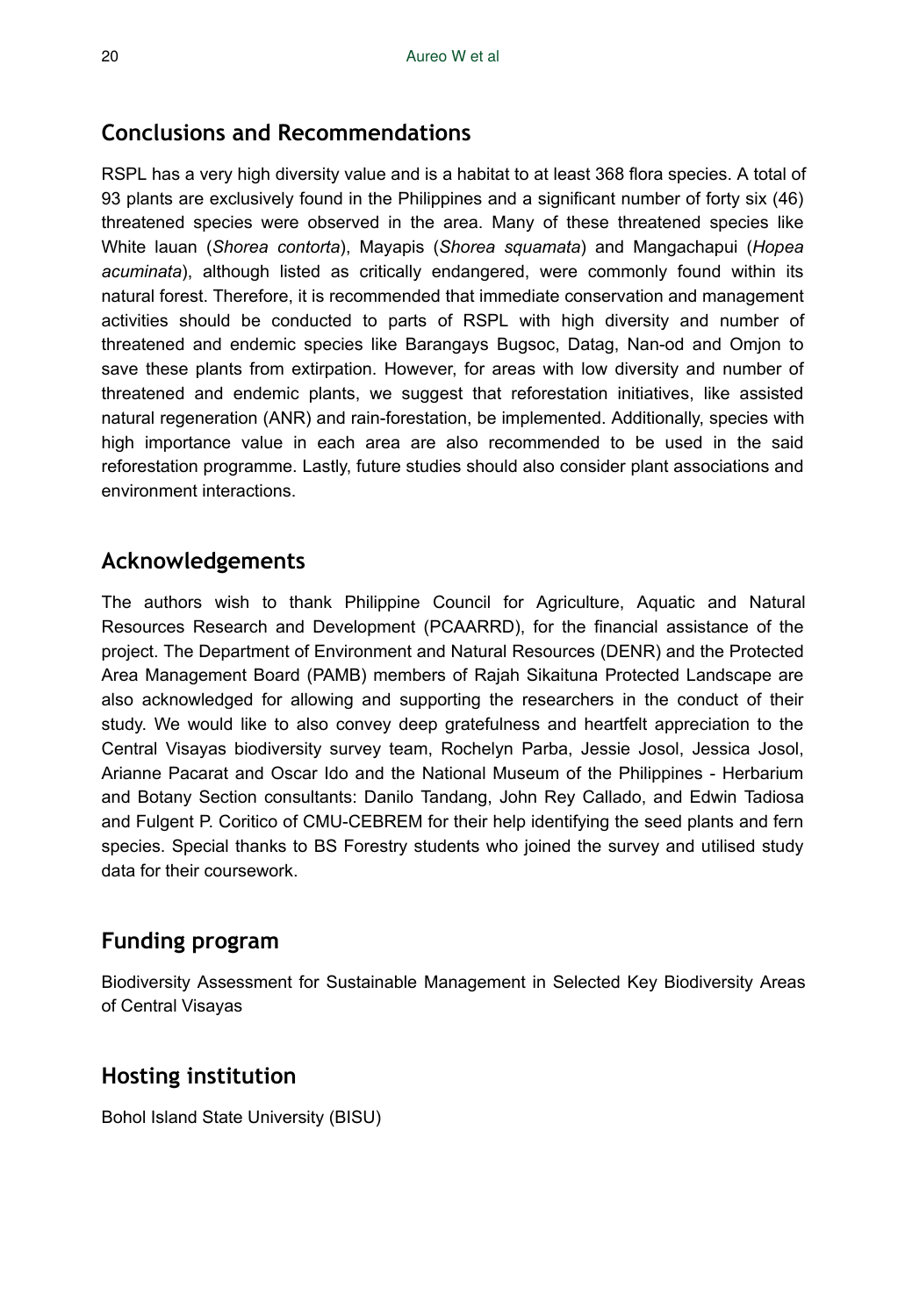# **Ethics and security**

Specimen Collection Gratuitous Permit (GP) Number VII-2019-04 (DENR Region VII) and Prior Informed Consent (PIC) were secured before conducting the research. The research proposal was also endorsed by the Central Visayas Agriculture, Aquatic and Natural Resources Research and Development Consortium (CVAARRDEC) to PCAARRD for funding after passing ethics and security standards of the university.

# **Conflicts of interest**

The authors declare that there is no conflict of interest.

# **References**

- Amoroso VB (2013) Philippine medicinal ferns and lycopods. Central Mindanao University Publications Office, Musuan, Bukidnon.
- Barcelona J, Dolotina N, Madroñero G, Granert W, Sopot D (2006) The ferns and fern allies of the karst forests of Bohol Island, Philippines. American Fern Journal 96 (1): 1‑20. [https://doi.org/10.1640/0002-8444\(2006\)96\[1:TFAFAO\]2.0.CO;2](https://doi.org/10.1640/0002-8444(2006)96%5B1:TFAFAO%5D2.0.CO;2)
- Barcelona J, Nickrent D, Lafrankie J, Callado JR, Pelser P (2013) Co's Digital Flora of the Philippines: plant identification and conservation through cybertaxonomy. Philippine Journal of Science (142)57‑67. URL: [http://philjournalsci.dost.gov.ph/39-vol-142-no-3](http://philjournalsci.dost.gov.ph/39-vol-142-no-3-special-issue-2013/757-co-s-digital-flora-of-the-philippines-plant-identification-and-conservation-through-cybertaxonomy) [special-issue-2013/757-co-s-digital-flora-of-the-philippines-plant-identification-and](http://philjournalsci.dost.gov.ph/39-vol-142-no-3-special-issue-2013/757-co-s-digital-flora-of-the-philippines-plant-identification-and-conservation-through-cybertaxonomy)[conservation-through-cybertaxonomy](http://philjournalsci.dost.gov.ph/39-vol-142-no-3-special-issue-2013/757-co-s-digital-flora-of-the-philippines-plant-identification-and-conservation-through-cybertaxonomy)
- Bullecer R, Socorin L (2013) Growth performance of planted indigenous trees 12 years from establishment. International Journal of Environmental and Rural Development 1 (4): 118‑123. URL: <http://iserd.net/ijerd41/41118.pdf>
- Co's Digital Flora of the Philippines (2011) <https://www.philippineplants.org/> Accessed on: 2019-10-06.
- De Guzman ED, Umali RM, Sotalbo ED (1986) Guide to Philippine Flora and Fauna: Dipterocarps and non-dipterocarps; *[Volume 3 of Guide to Philippine Flora and Fauna](https://www.google.com.ph/search?tbo=p&tbm=bks&q=bibliogroup:%22Guide+to+Philippine+Flora+and+Fauna%22&source=gbs_metadata_r&cad=3)*, [Natural Resources Management Center \(Philippines\)](https://www.google.com.ph/search?tbo=p&tbm=bks&q=inauthor:%22Natural+Resources+Management+Center+(Philippines)%22&source=gbs_metadata_r&cad=3) Natural Resources Management Center 3.
- DENR (2017) Updated National list of threatened Philippine plants and their categories. Philippine Plant Conservation Committee (PPCC) BMB, DENR
- Ecosystem Research and Development Bureau, DENR (2005) CANOPY International. Ecosystems Research and Development. URL: [http://erdb.denr.gov.ph/2015/05/27/](http://erdb.denr.gov.ph/2015/05/27/canopy-volume-31-nos-1-to-6-january-to-december-2005/) [canopy-volume-31-nos-1-to-6-january-to-december-2005/](http://erdb.denr.gov.ph/2015/05/27/canopy-volume-31-nos-1-to-6-january-to-december-2005/)
- Fernando E, Bande M, Piollo R, Sopot D, Dolotina N, Granert W (2009) Dipterocarpaceae of Bohol Island, Philippines. Asia Life Sciences (18)121-138.
- Fernando ES (1998) Forest formations and flora of the Philippines. College of Forestry and Natural Resources, University of the Philippines Los Banos.
- Fernando ES, Sun BY, Suh MH, Kong HY, Koh KS (2004) Flowering plants and ferns of Mt. Makiling. ASEAN-Korea Environmental Cooperation Unit (AKECU). National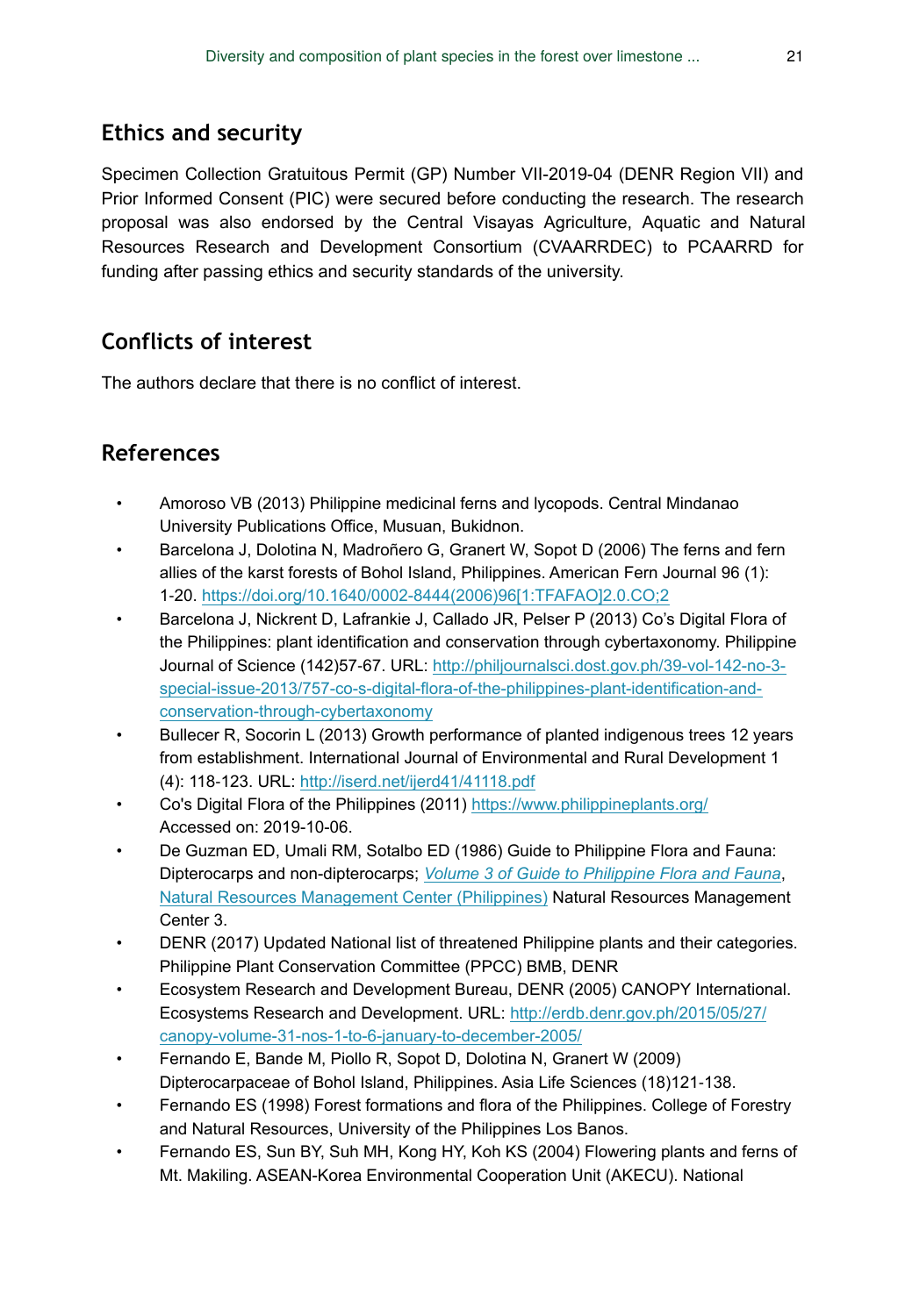Instrumentation Center for Environmental Management, College of Agriculture and Life Sciences, Seoul National University.

- Flora Malesiana (2019) <https://floramalesiana.org/new/>. Accessed on: 2019-10-06.
- Gordon EA, Franco OE, Tyrrell ML (2005) Protecting Biodiversity: A Guide to Criteria Used by Global Conservation Organizations. Forestry & Environmental Studies Publications 6: 1‑160. URL: <https://elischolar.library.yale.edu/fes-pubs/26>
- Gotelli NJ, Colwell RK (2001) Quantifying biodiversity: procedures and pitfalls in measurement and comparison of species richness. *Ecol. Lett.* 4, 379–391. Ecology Letter 4: 379‑391.
- Hammer O, Harper DA (2006) PAST. Paleontological Statistics. Reference Manual. 2.07. Blackwell Publishing.
- International Plant Name Index (IPNI) (2016) [https://www.ipni.org/.](https://www.ipni.org/) Accessed on: 2019-10-06.
- IUCN (2019) The International Union for Conservation of Nature (IUCN) Red List of Threatened Species. <https://www.iucnredlist.org>. Accessed on: 2019-10-08.
- Jiao-jun Z, Mao Z, Hu L, Zhang J (2007) Plant diversity of secondary forests in response to anthropogenic disturbance levels in montane regions of northeastern China. Journal of Forest Research (12)403‑416. [https://doi.org/10.1007/](https://doi.org/10.1007/s10310-007-0033-9) [s10310-007-0033-9](https://doi.org/10.1007/s10310-007-0033-9)
- Lapitan PG, Fernando ES, Suh MH, Fuentes RU, Shin YK, Pampolina NM, Castillo ML, Cereno RP, Lee JH, Choi TB, Lee DK (2010) Biodiversity and natural resources conservation in protected areas of Korea and the Philippines. ASEAN-Korea Environmental Cooperation Unit (AKECU). National Instrumentation Center for Environmental Management, College of Agriculture and Life Sciences, Seoul National **University**
- Lillo E, Fernando E, Lillo MJ (2018) Plant diversity and forest structure of forest habitat types on Dinagat Island, Philippines. Journal of Asia-Pacific Biodiversity (12)18‑105. <https://doi.org/10.1016/j.japb.2018.07.003>
- Lillo E, Baltazar A, Michael S, Nuevo R, Nuevo R (2019) Native Trees on Mount Lantoy Key Biodiversity Areas (KBA), Argao, Cebu, Philippines. Philippine Journal of Science (148)365‑377. URL: [http://philjournalsci.dost.gov.ph/87-next-issue/vol-148-no-2](http://philjournalsci.dost.gov.ph/87-next-issue/vol-148-no-2-june-2019/1024-native-trees-on-mount-lantoy-key-biodiversity-areas-kba-argao-cebu-philippines) [june-2019/1024-native-trees-on-mount-lantoy-key-biodiversity-areas-kba-argao-cebu](http://philjournalsci.dost.gov.ph/87-next-issue/vol-148-no-2-june-2019/1024-native-trees-on-mount-lantoy-key-biodiversity-areas-kba-argao-cebu-philippines)[philippines](http://philjournalsci.dost.gov.ph/87-next-issue/vol-148-no-2-june-2019/1024-native-trees-on-mount-lantoy-key-biodiversity-areas-kba-argao-cebu-philippines)
- Magurran A (1998) Ecological diversity and its measurement. Life Sciences Plant Sciences. Springer
- Malabrigo PL, David M, David-Pilar M (2016) BINHI: Tree for the Future, A Greening Legacy. Energy Development Corporation. CGKformprint, Inc.
- Mallari NA, Tabaranza BJ, Crosby MJ, Lepitan-Tabao M, Gee G (2001) Key conservation sites in the Philippines: A Haribon Foundation and Birdlife International Directory of Important Birds. Bookmark Incorporated, Makati. [ISBN 971-569-405-5]
- McPherson S, Amoroso VB (2011) Field guide to the Pitcher Plants of the Philippines. Replika Press Pvt Ltd, India.
- Mittermeier RA, Robles Gil P, Mittermeier CG (1997) Megadiversity. CEMEX, Mexico.
- Mueller-Dombois D, Ellenberg H (1974) Aims and Methods of Vegetation Ecology. John Wiley and Sons, USA.
- Myers N, Mittermeier R, Mittermeier C, Fonseca G, Kent J (2000) Biodiversity hotspot for conservation priorities. Nature (403)853‑858. <https://doi.org/10.1038/35002501>